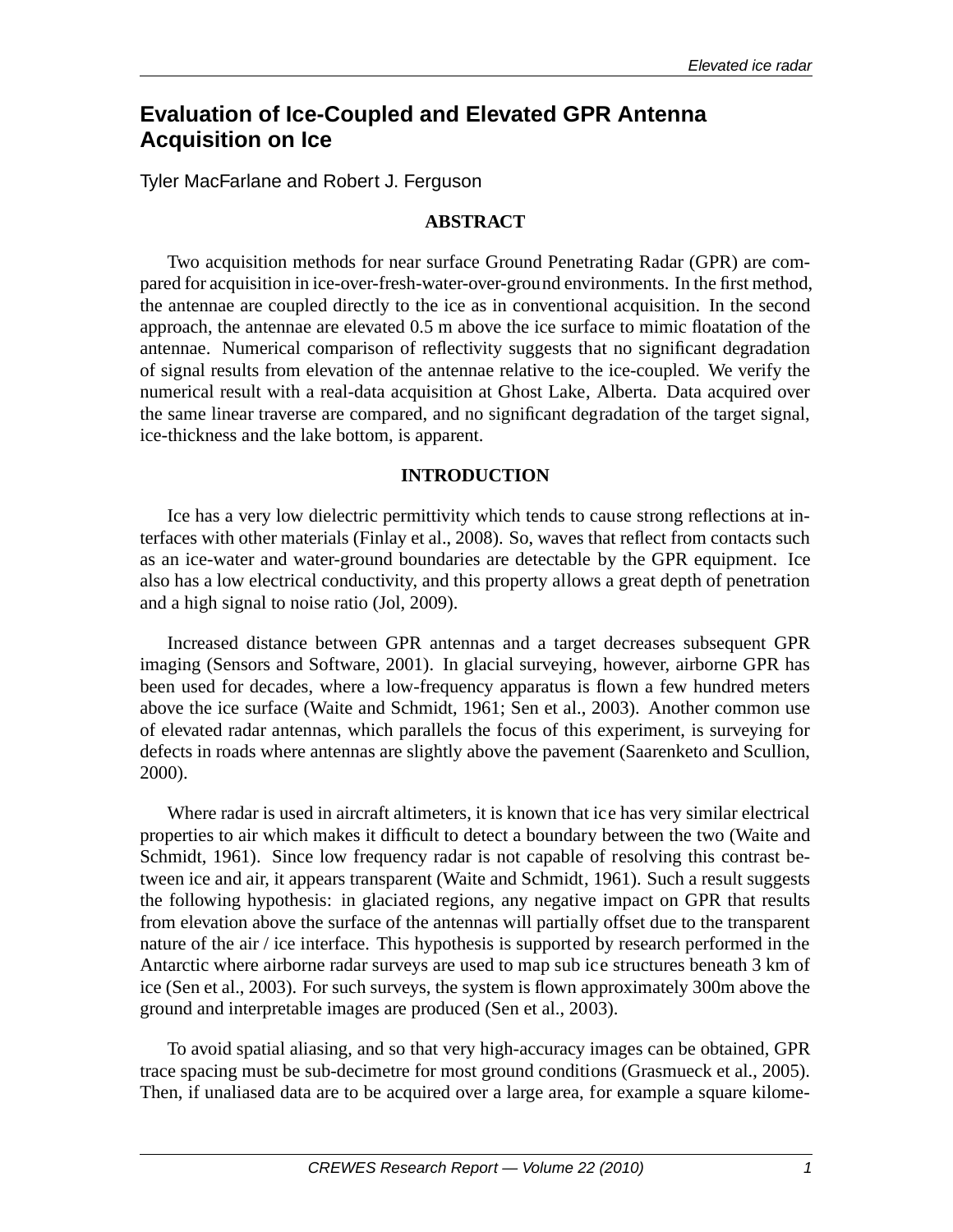tre, datasets of approximately  $10<sup>8</sup>$  traces would result. Such large acquisition requires a significant field effort.

With the exception of large 2D acquisition, as is practised in the Antarctic (Carter et al., 2009, for example), 3D acquisition is most often done by a crew of two or more people, and an apparatus comprising either connected antennae, or antennae - plus a recording system - that are attached to a sled or rolling frame, is used to couple the antennae directly to the ground or very close to the ground. In most cases where the antennae and recorder are on the ground (or close to the ground), acquisition requires constant human attention, and this exposes the human operators plus the recording system to environmental risks such as extreme weather and / or animals for long periods of time. Further, when the apparatus is in contact directly with the ground, or in contact through a wheeled or skidded chassis, rough terrain will induce significant, high-frequency variability between traces that will pose a significant challenge in data processing.

As a remedy for these problems, and in anticipation of achieving much higher acquisition rates, we posit a new apparatus for GPR as follows: Erect pylons at each corner of the acquisition grid. Suspend the antennae from wires anchored to each pylon with a motorized spooling system to enable positioning of the antennae within the acquisition grid. Computer control over the motor system would prevent interaction of the apparatus with the ground, and through wireless telemetry, the recording system and the operators could remain in a shelter. Acquisition time and effort would be reduced significantly, data security and human safety would be drastically improved, and trace-to-trace variability would be suppressed due to the smooth traverse of the suspended apparatus.

To justify construction of such an apparatus, it must be determined whether suspension of the radar results in significant signal degradation. Such degradation might be expected due to the added column of air between the apparatus and targets in the subsurface. Here, we choose a simple ice-over-water-over-ground scenario that is an analogue for glacial conditions. Specifically, we acquire data from the frozen lake surface of Ghost Lake Alberta due to it's close proximity to our research facilities. To anticipate success or failure for suspended radar, and to help guide acquisition design, we employ simple synthetic modelling to determine theoretical reflection coefficients and travel times.

Using a 4 medium model of the Earth (air-ice-water-soil), data quality is analyzed for both coupled and suspended acquisition methods to see if differences in resolution and interpreted properties arise. Direct measurements of layer thickness and literature values of ice-velocity provide controlled standards with which to compare the accuracy of interpreted GPR results.

## **THEORY**

Ground penetrating Radar uses two antennas in transmitter/receiver pair to emit an EM wave into the subsurface and detect its reflections back to the surface (Daniels, 2004). By exploiting the fundamental physics of the wave propagation, reflected energy that is detected by the receiver can be interpreted in a non-destructive manner (Jol, 2009).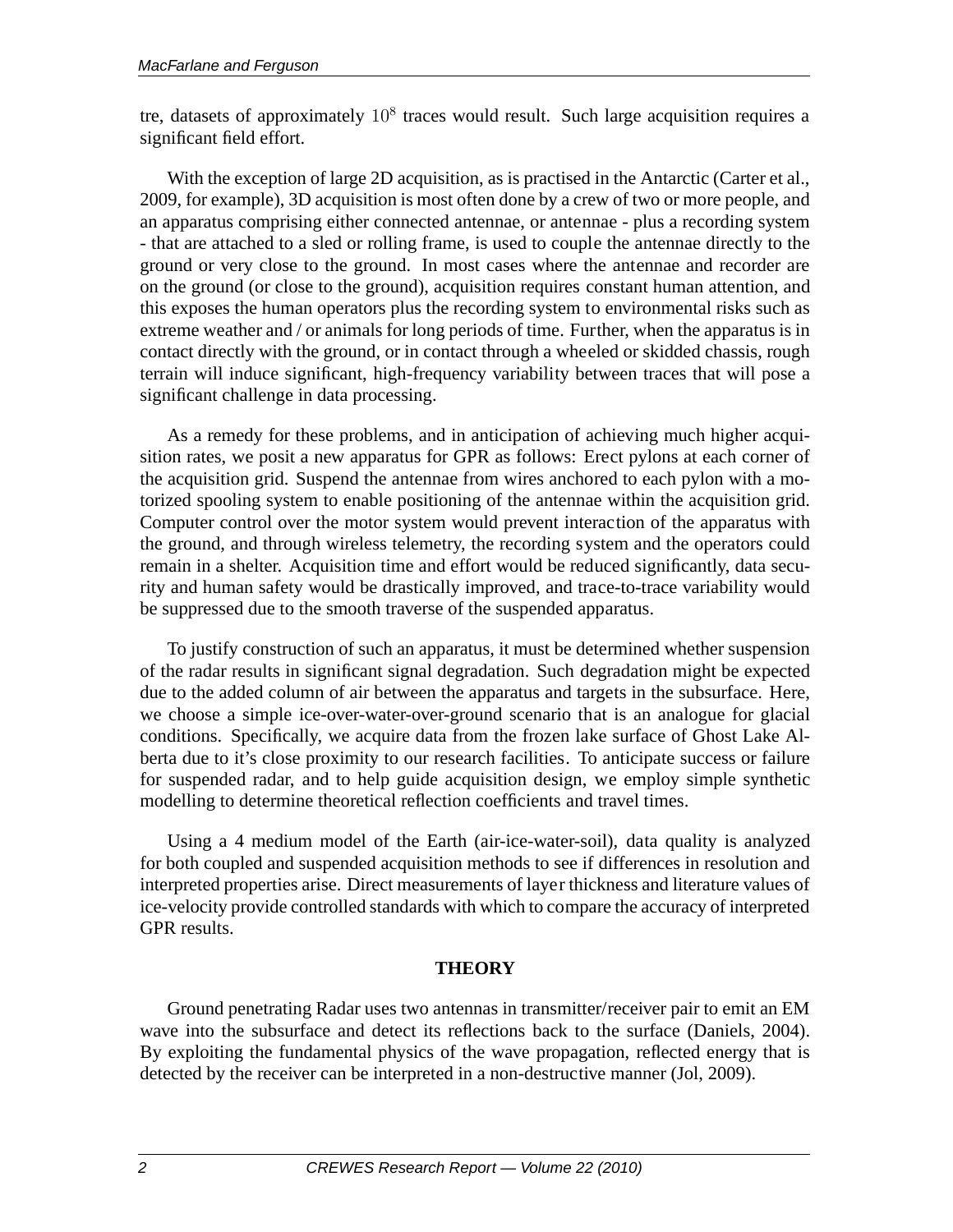

FIG. 1. Basic GPR ray paths that show reflected and transmitted waves.

## **Reflection and transmission**

Three electric characteristics ( $\varepsilon$ ,  $\sigma$ , and  $\mu$ ) control EM wave propagation in isotropic matter (Barger and Olsen, 1987, pg. 380). In terms of our interest in reflection and transmission of EM waves, dielectric permittivity  $(\varepsilon)$ , a measure of a mediums ability to have its charge polarized by an electric field (Daniels, 2004), is the most important, as it largely controls reflection and transmission (Barger and Olsen, 1987, pg. 382). Electrical conductivity  $(\sigma)$  is characteristic of the ability of a material to conduct an electric current, and it is frequency dependent (Sato, 2001). Conductive materials diffuse EM waves rapidly, and this significantly restricts the range, and therefore the utility, of EM wave propagation (Jol, 2009). Fortunately, for air and ice,  $\sigma \simeq 0$ . Magnetic permeability ( $\mu$ ) is the extent of magnetization that a material obtains in response to a magnetic field (Jol, 2009). Like  $\sigma$ ,  $\mu$ is also frequency dependent.

In a dielectric (a weakly conductive material that is polarized by an electric field),  $\sigma \sim 0$ , and  $\mu$  is approximately constant. The properties of a dielectric are approximately frequency independent, and only  $\varepsilon$  (dielectric permittivity) is significant. Here, for simplicity, we assume that air, ice, and ground are dielectric.

When the transmitting antenna of the GPR emits an EM wave, the wave propagates in all directions until it reaches an interface between materials determined by  $\Delta \varepsilon$  - a change in dielectric permittivity (Barger and Olsen, 1987, pg. 382). This contrast causes a portion of the wave's energy to be reflected back to the surface while the rest is transmitted into the next layer (Figure 1). Snell's Law of refraction determines the geometry of the ray path shown in Figure 1 according to

$$
n_1 \sin \theta_1 = n_2 \sin \theta_2 = p,\tag{1}
$$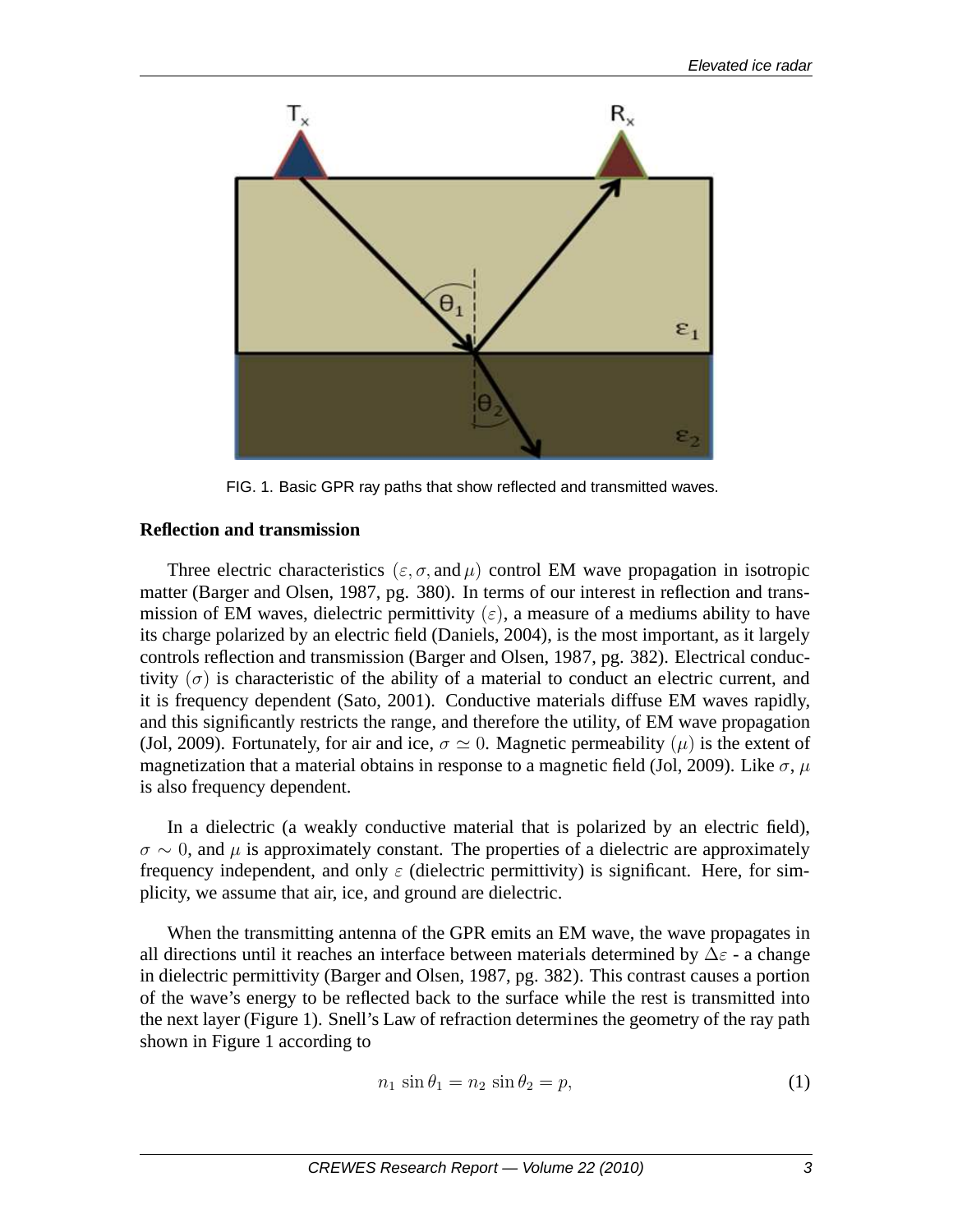where, for the  $j^{th}$  layer

$$
n_j \sim \sqrt{\frac{\varepsilon_j}{\varepsilon_0}},\tag{2}
$$

and  $\varepsilon/\varepsilon_0$  is a measure of the reduction of an electric field in a dielectric (Barger and Olsen, 1987, pg. 160) relative to empty space. Angles  $\theta_i$  and  $\theta_{i+1}$  are the incident and transmitted angles respectively. Refractive index  $n_j$  is associated with the relative speed of a EM wave in the  $j^{th}$  medium.

Relative magnitudes of the reflected and transmitted rays are determined by Fresnel equations which are expressed as:

$$
R = \frac{n_1 \cos \theta_1 - n_2 \cos \theta_2}{n_1 \cos \theta_1 + n_2 \cos \theta_2},
$$
\n(3)

and

$$
T = \frac{2 n_1 \cos \theta_1}{n_1 \cos \theta_1 + n_2 \cos \theta_2},\tag{4}
$$

where R is the reflection coefficient and T is the transmission coefficient (Barger and Olsen, 1987, pg. 392).

A common simplification in GPR studies is to assume normal incidence in calculations to find reflection depths and velocity information (Sato, 2001). In surveys where the targeted boundaries are shallow relative to the antenna spacing, an error in the predicted travel times and a reflection coefficient is introduced. Such is the case for data acquired in this experiment, antenna spacing was 1m, and the first reflector of interest is known to be only 0.55m deep. Through the application of trigonometry to the known geometry of the first 2 layers, the expected incident angles are calculated. For example, at the air-ice (elevated antennas) and ice-water (ice-coupled antennas) interfaces, the incident angles are  $45^{\circ}$  and 42° respectively. This is a significant deviation from the normal offset assumption. As the depth to the reflector increases, the ray paths more closely approximate normal incidence.

## **Modelling examples**

A theoretic model of the impulse response at several boundaries shows how antenna elevation affects the measured data (Margrave, 2010). This model uses ray tracing based on Snell's law (1) to determine the incident and transmission angles at various boundaries for numerous rays. Each ray corresponds to a calculated antenna offset which the impulse response is plotted against. The expected impulse response represents the expected signal amplitude measured by the receiver and is calculated using equations 3 and 4. The impulse response accounts for transmission losses and the non-normal incidence of each refection. A cross-section of the assumed geometry is shown in Figure 2. Figure 3 shows the expected result of a degraded impulse responses when antennas are elevated. The most pronounced difference in amplitude for the two acquisition methods occurs at the ice-water boundary (green lines in Figure 3) while a smaller contrast is seen at the soil lake bottom (black lines in Figure 3). When the antennas are raised off the ground, a portion of the energy is reflected off the air-ice interface which reduces the amplitude of all reflections below (blue line in Figure 3). In ice-coupled data, this air-ice interface is not present and thus this additional energy loss does not occur.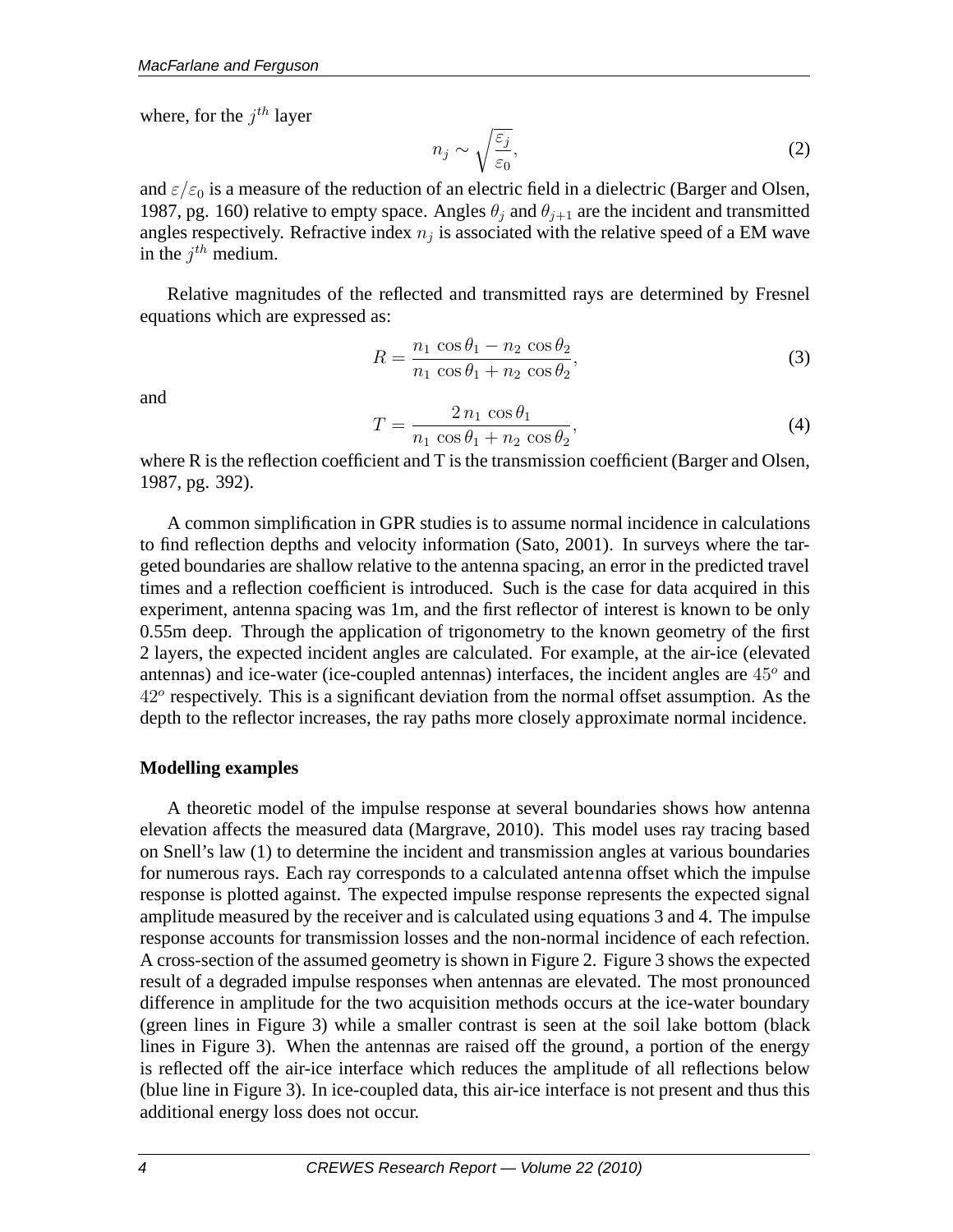

FIG. 2. Cross-section of layers used in the impulse response model. Z is the layer thickness and  $n$ is the refractive index.



FIG. 3. Modelled impulse responses from known interfaces. Note that data modelled assuming elevated antennas are shown as dotted lines.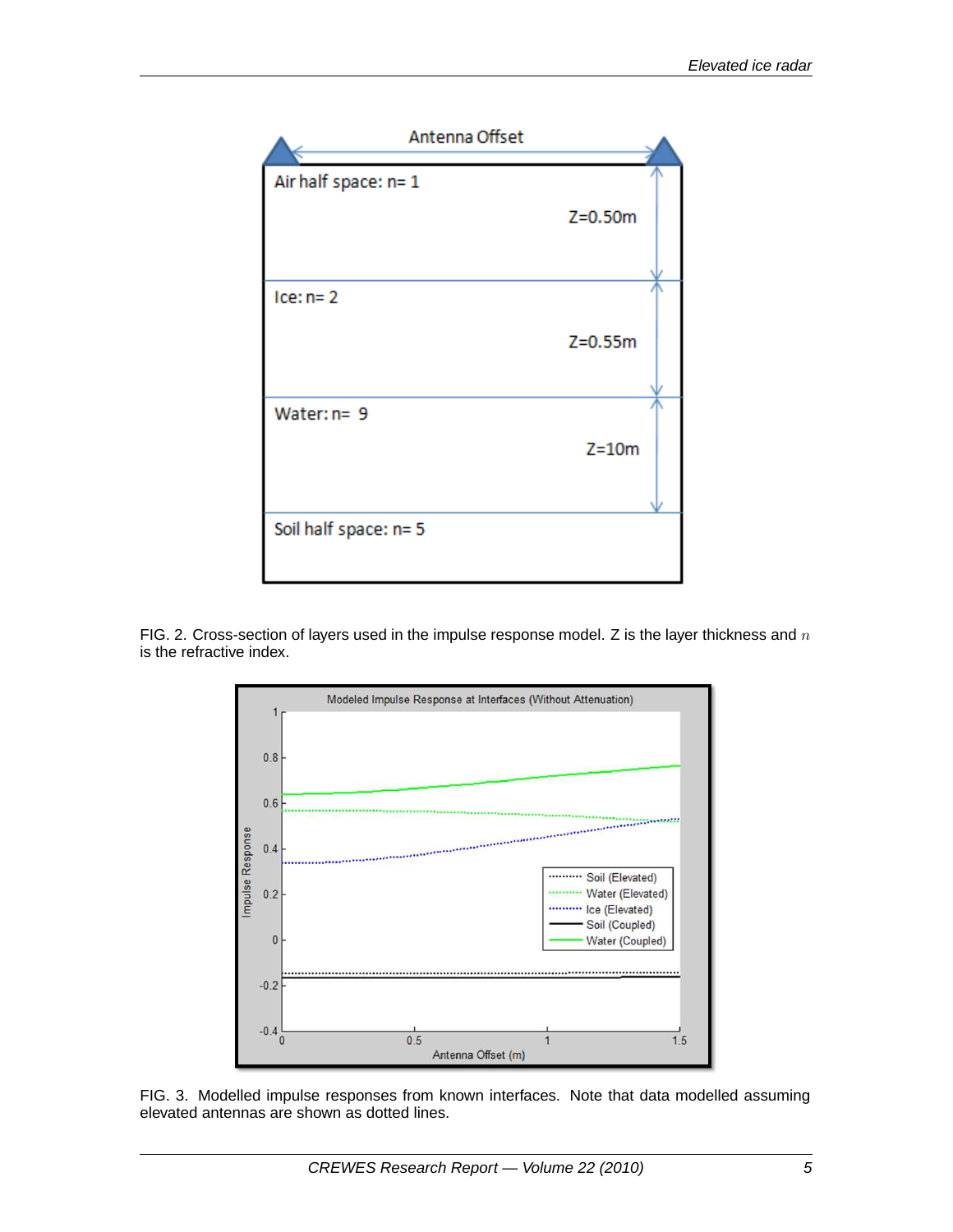

FIG. 4. Near surface ray paths (direct arrivals and reflections). A) Shows the case when the antennas are coupled with the ice. B) Shows the case when the antennas are elevated.

### **Travel-time analysis**

Energy from direct arrivals and reflections at air-ice and ice-water boundaries have expected arrival times due to known ray path geometry (Figure 4) and velocity values found in literature (Daniels, 2004). Calculations of these expected travel times provide a reference to identify reflections in the data. Accurate values which factor in antenna offset will be determined along with values calculated assuming normal incidence.

### *Direct arrivals*

Direct arrivals waves arrive to the receiver via a straight ray path from the transmitter (Fisher et al., 1992). It is defined by:

$$
\Delta t_{DA} = \frac{\Delta x}{v_{air}} = 3ns,\tag{5}
$$

where  $\Delta x$  is the antenna spacing (1m) and v is the velocity of light in air which equals  $3 \times 10^8$ . The direct arrival times for both elevated and ice-coupled data will be the same due to constant antenna offset.

### *Ice reflections*

Travel times of energy reflected on the air-ice and ice-water interface are calculated based on ray path geometry determined by Snell's law (equation 1). The basic equation for calculating travel time  $(\Delta t)$  is:

$$
\Delta t_{DA} = \frac{d}{v_{layer}},\tag{6}
$$

where d is the distance travelled by the ray path, and  $v_{layer}$  is the velocity of the wave in a specified layer.

### *Ice-water reflections (Ice-Coupled Antennas)*

For the ice-water reflection in the ice coupled data, the distance travelled by the EM wave is

$$
d = 2\sqrt{\left(\frac{\Delta x}{2}\right)^2 + z_{ice}^2},\tag{7}
$$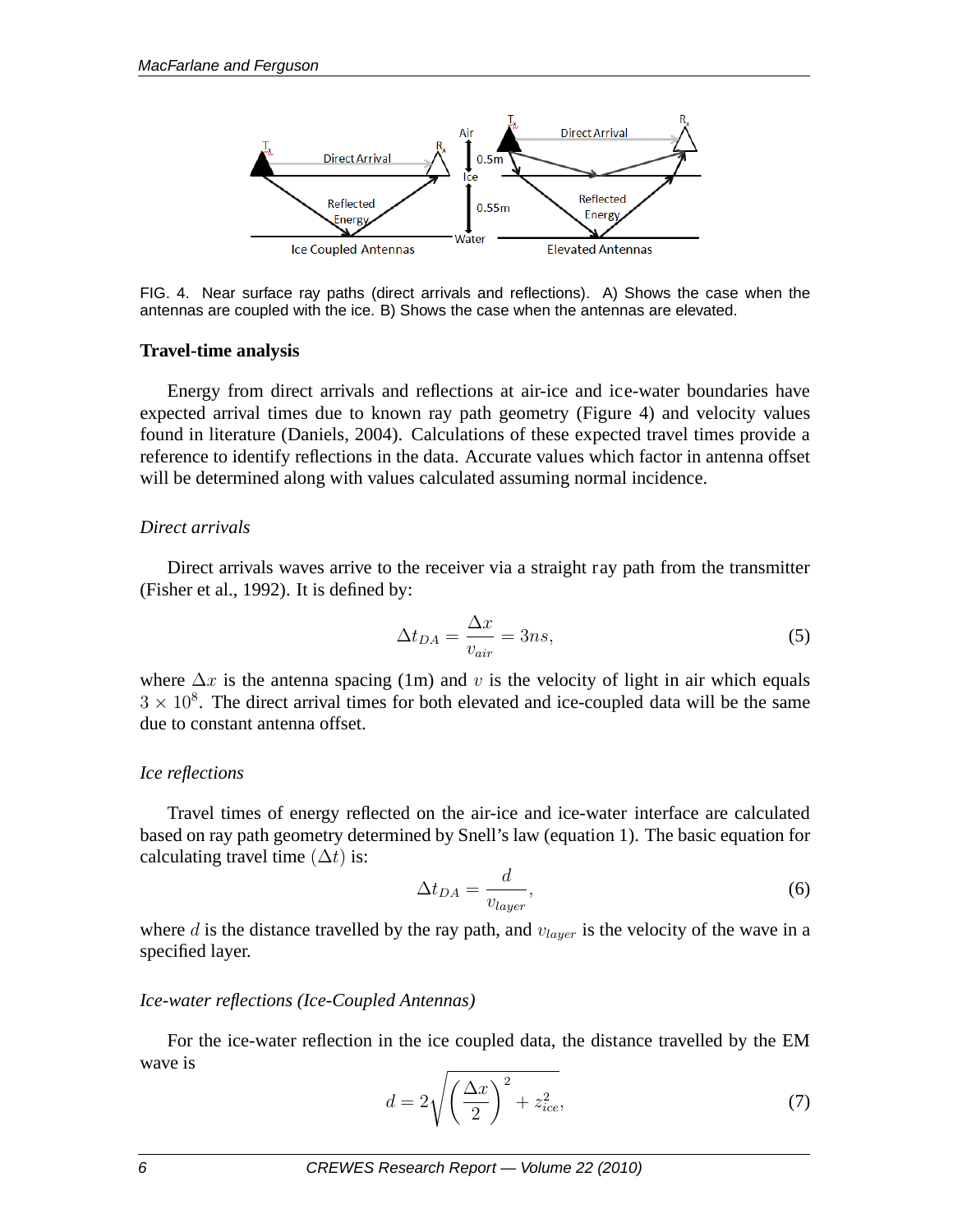where  $\Delta x$  is the antenna offset, and  $z_{ice} = 0.55$ m is the ice thickness. The travel time is then expressed as:

$$
\Delta t_{DA} = \frac{d}{v_{ice}} = 7.01ns,\tag{8}
$$

where  $v_{ice} = 2.12 \times 10^8$  m/s is the velocity of EM waves in ice. When Normal incidence is assumed, the distance travel by the wave is:

$$
d = 2 z_{ice} = 1.1 \text{m}.
$$
 (9)

The travel time is calculated to be:

$$
\Delta t_{\perp} = \frac{2z_{ice}}{v_{ice}} = 5.20ns. \tag{10}
$$

This is a difference in computed travel times of 1.81 ns which is a 26 % error in the events expected arrival.

### **Air-Ice Reflection (Elevated Antennas)**

The first reflection in data acquired with suspended antennas is from the air-ice boundary. The distance ravelled by the ray path is given by:

$$
d = 2\sqrt{\left(\frac{\Delta x}{2}\right)^2 + z_{air}^2} = 1.41 \text{m},\tag{11}
$$

where  $z_{air} = 0.5$  m is the height of antennas above the ground. Event travel time is given by:

$$
\Delta t = \frac{d}{v_{air}} = 4.71ns,\tag{12}
$$

where  $vair = 3 \times 10^8$  m/s. When the assumption of zero offset is used, the calculated travel time becomes:

$$
\Delta t_{\perp} = \frac{2z_{air}}{v_{air}} = 3.33ns. \tag{13}
$$

This amounts to a difference of 1.38 ns which is a 29 % error.

#### **Air-water Reflection (Elevated Antennas)**

Reflection for this event is more complicated due to the wave propagating in 2 different mediums. The Matlab code used to model the impulse response determines the ray path geometry as part of its workflow. The distance travelled by a ray which reflects off the ice water contact when the antennas are elevated is:

$$
d = d_{air} + d_{ice} = 1.21m + 1.15m = 2.36m.
$$
 (14)

Since the ray spends time in 2 different velocity zones, the total travel time is the sum of the time it takes to traverse each medium. It is expressed as:

$$
\Delta t = \frac{d_{air}}{v_{air}} + \frac{d_{ice}}{v_i ce} = 9.43 \text{ns}.
$$
\n(15)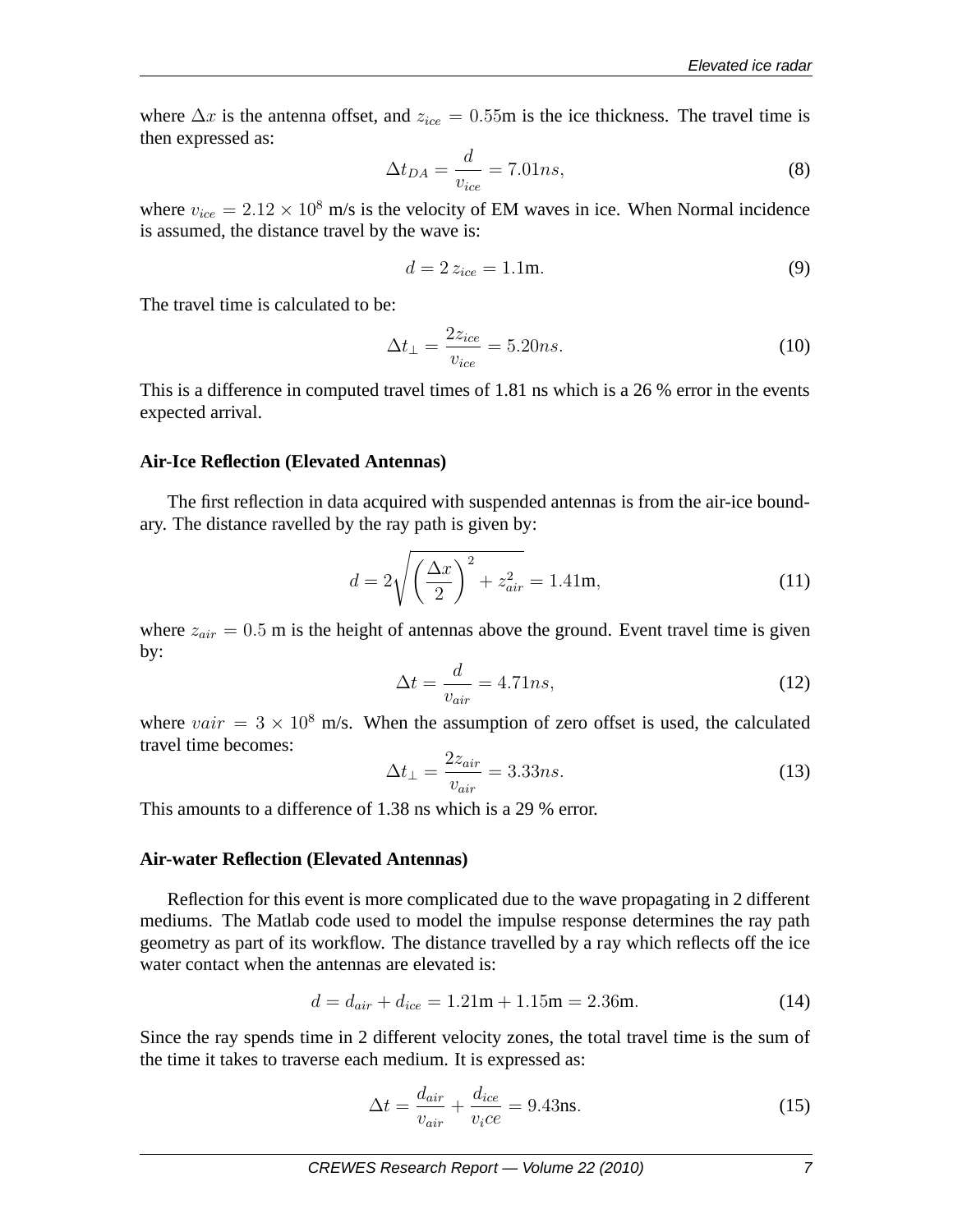

FIG. 5. The PulseEKKO PRO GPR system with all components labelled (from Sensors and Software (2001)).

Applying the normal incidence assumption determines a time value of:

$$
\Delta t_{\perp} = \frac{2 z_{air}}{v_{air}} + \frac{2 z_{ice}}{v_{ice}} = 8.52 \text{ns}.
$$
\n(16)

The discrepancy between these two values is 0.91ns which is an error of 10%. For surveys where accurate calculations are necessary, ray paths should not be assumed to be normal incidence because large errors will be obtained. This is especially true when the reflectors are very shallow relative to the antenna spacing, which is shown by the above analysis. As the reflectors became deeper, the simplified and realistic travel time calculations become closer to each other. For the model used in this experiment, errors in expected travel times can be up to 29 % if this assumption is used.

### **SURVEY**

## **Radar equipment**

Equipment used for this project was provided by the University of Calgary Geoscience department and CREWES (Consortium for Research in Elastic Wave Exploration Seismology). The acquisition system is a Sensoft produced PulseEKKO PRO GPR (Figure 5). Components of a GPR system are include a receiver, transmitter, antennas, battery pack, control module, and fibre optic cable to connect the system. Data processing was performed with Sensoft's standard interpretation program called WIN EKKO PRO.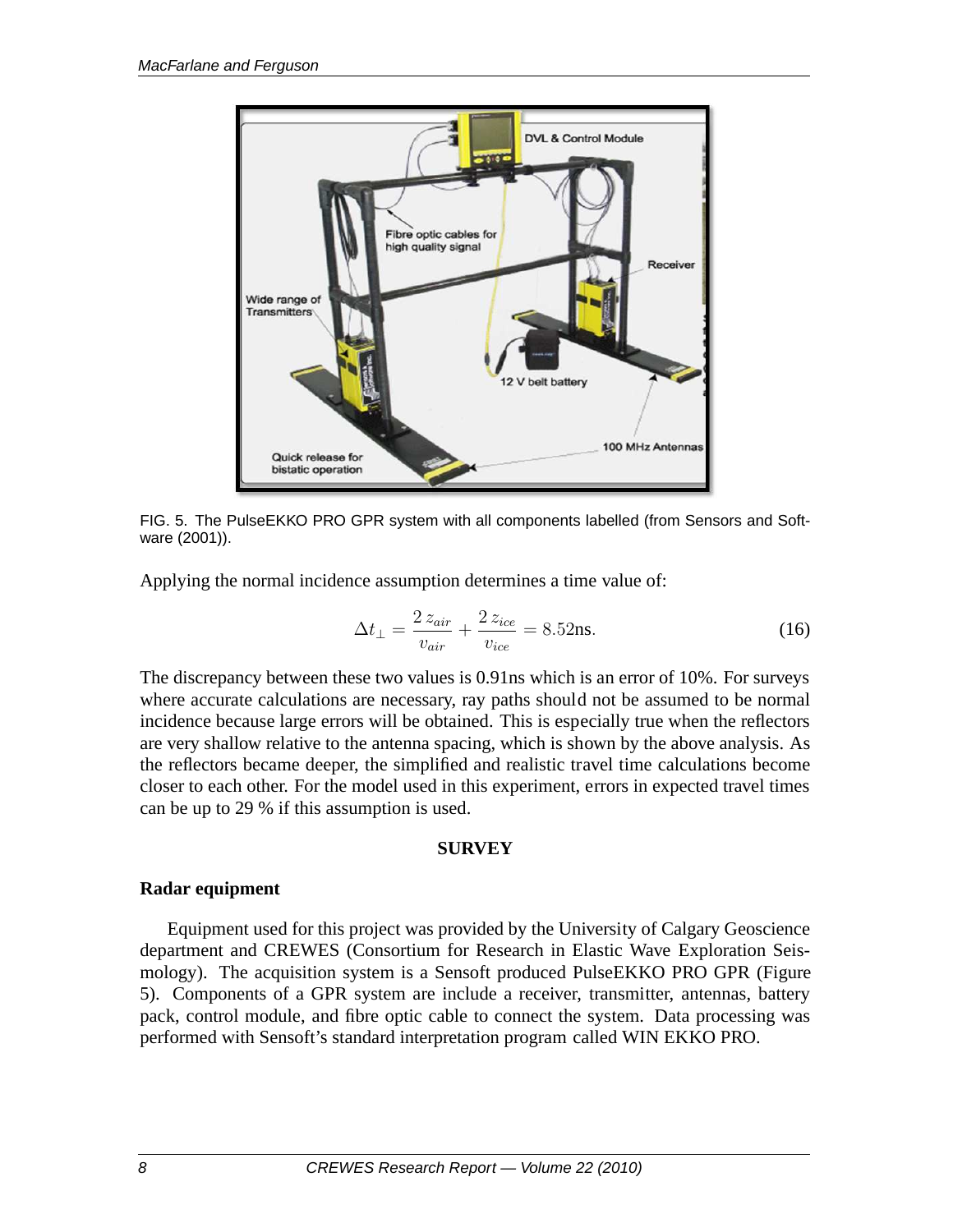

FIG. 6. Map location of the radar line on Ghost Lake (Adapted from Mitchell (1991)). The line is the short segment in white with red ends just SW of highway 1A.

### **Ghost Lake**

Data was acquired from Ghost Lake, Alberta located 45 km west of Calgary along highway 1A. Figures 6 and 7 show the location of the site on a map that contains water depth contours. Due to high variability in lakes depth, the test site was chosen at a location with a shallow water depth and a small dip in the lake floor to give the highest probability of imaging the lake bottom.

Ghost Lake covers 11.0 km2 and was created from the completion of TransAlta Corporations dam in 1929 that is used to produce hydroelectric energy. The mean water depth is 15m, with various segments reaching up to 34m. This water is very fresh with it's electrical conductivity measured to be  $277 \pm 14.4$  mS/m (Mitchell, 1991). Low conductivity is necessary for GPR surveys to attain a large depth of penetration (Barger and Olsen, 1987). At the time of data acquisition, the ice depth at the survey location was 0.55m. Data was acquired along a 100m survey line which started at an offshore buoy, and progressed due west towards the shore (Figure 8). Four rocks were wrapped in tinfoil and frozen 55 cm into the ice via augured holes at 20 m intervals along the line. Reflectors were implanted a week before the data was acquired to ensure the holes were completely frozen; thus reflections in the data would arise from dielectric contrasts caused by a rock-ice interface, and not a column of water in the ice. A strong dielectric contrast between the tinfoil and ice are expected to produce large reflections that can be used to calibrate the migration and function as reference points for quality control.

The dataset was broken into 4 segments that are labelled Line 00 to 03 (Figure 8). This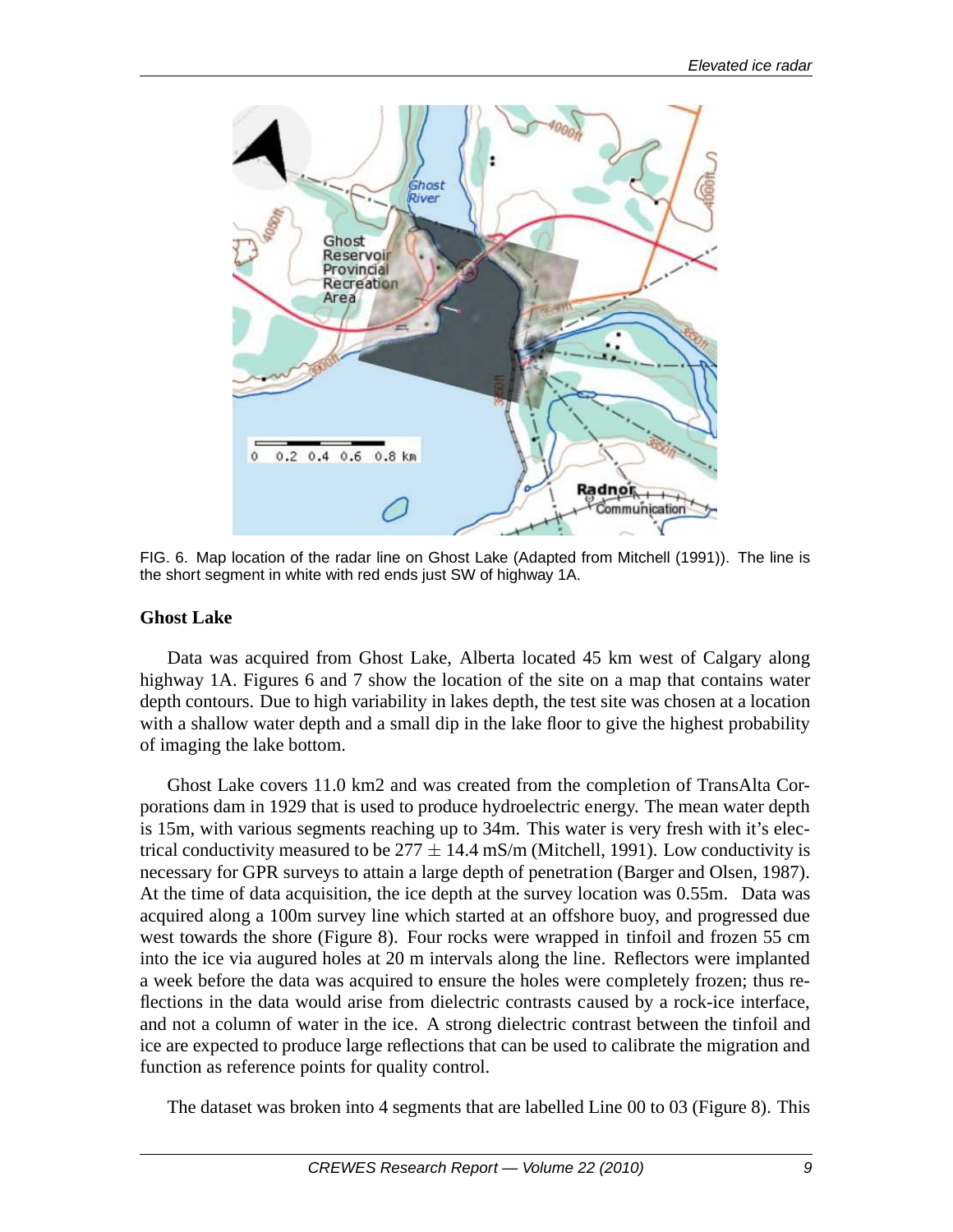

FIG. 7. Map location of the radar line on Ghost Lake (Adapted from Mitchell (1991)). The line is the short segment in white with red ends just SW of highway 1A.

study will focus on the data in lines 01 and 02 because they provided a direct comparison of ice coupled and suspended antenna acquisition systems. Line 01 contains data with the antennas directly coupled against the ice; while line 02 contains data attained with antennas suspended approximately 50cm above the lake surface.

## **Survey properties**

Key properties of the GPR survey are displayed in Table 1 and were determined to produce the best subsurface image possible. Access to 200MHz antennas was the highest frequency available for the PulseEKKO PRO system and was chosen because it would provide the best resolution. While higher frequencies tend to attenuate more rapidly than lower frequencies (Annan, 1996); depth of penetration was not a concern for this survey due to the low loss nature of a frozen, fresh water environment. The remainder of the properties were chosen based on the recommended setup for a 200 MHz system as instructed in the Sensoft instruction manual (Sensors and Software, 2001) for ideal performance.

# **INTERPRETATION**

Raw GPR data attained for this survey is shown in Figure 9 and Figure 10 for lines 1 and 2 respectively. These images show diffractions caused by the reflectors frozen into the base of ice, and reflections caused by the lake bottom and the approximate location of the ice-water interface. Processing these lines is expected to increase the quality of the received signal and enhance the ability to correlate the two sets of data.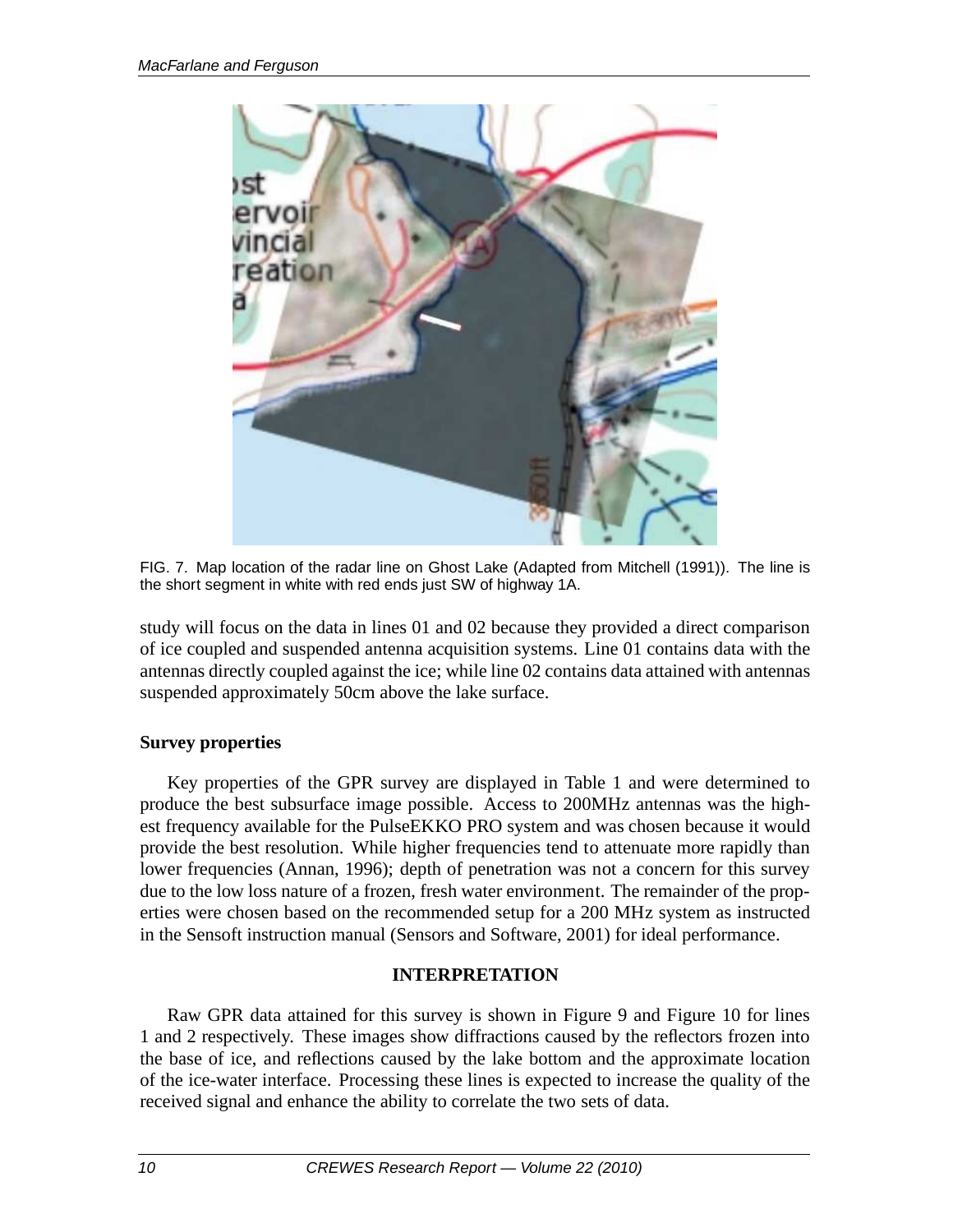

FIG. 8. Location of survey lines shown in yellow. Triangles represent submerged and frozen rocks relative to survey lines.

| Time window                | $300$ ns         |
|----------------------------|------------------|
| <b>Step Size</b>           | 0.1 <sub>m</sub> |
| Nominal Frequency          | <b>200 MHz</b>   |
| Antenna Separation         | 1 <sub>m</sub>   |
| Number of Stacks per trace | 64               |
| Sample rate                | $0.4$ ns         |

Table 1. Survey properties.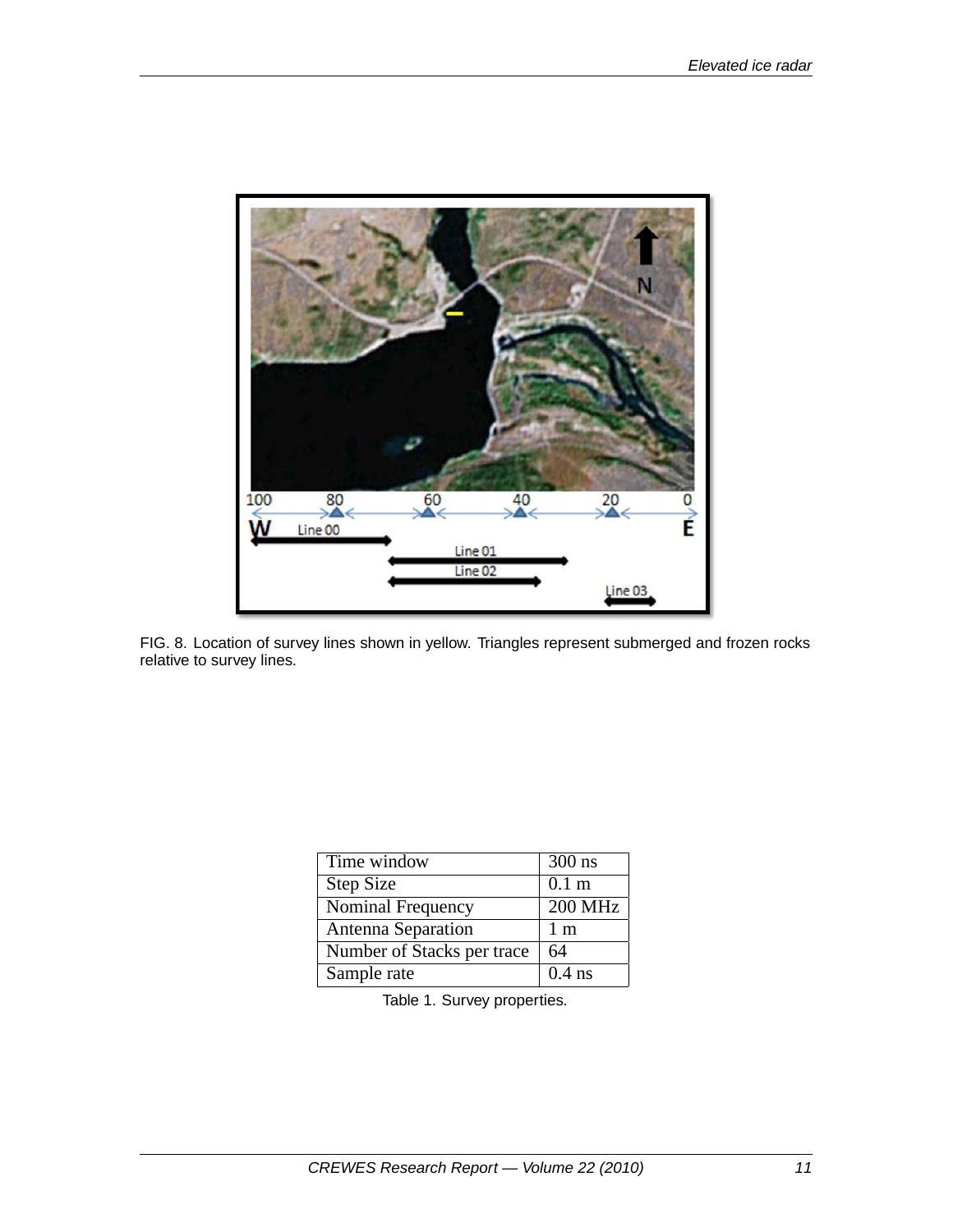

\_LINE01\_Time\_Section

FIG. 9. Raw GPR data from line 01. Antennas coupled with the ice.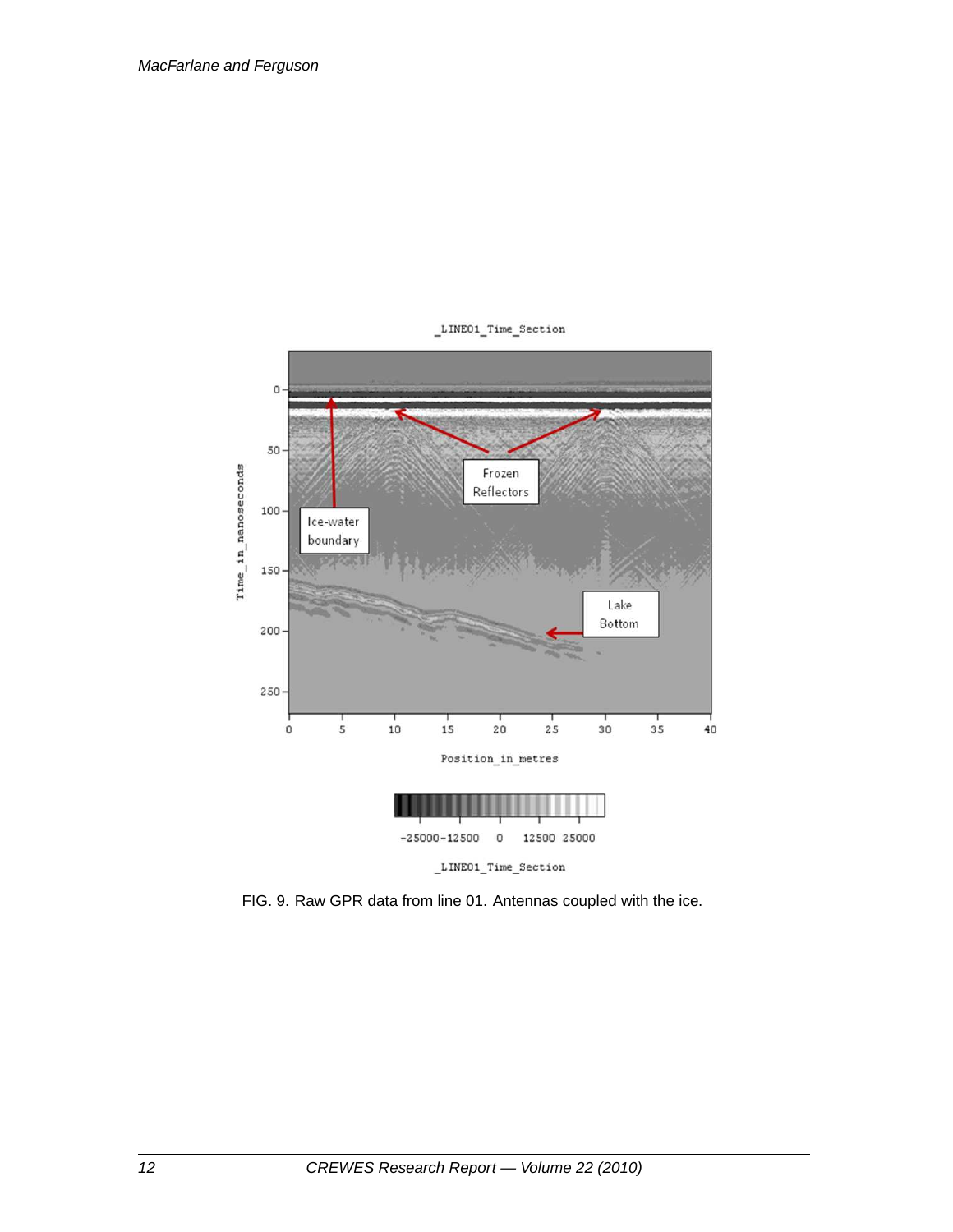

LINEO2 raw Time Section

FIG. 10. Raw GPR data from line 02. Antennas coupled with the ice.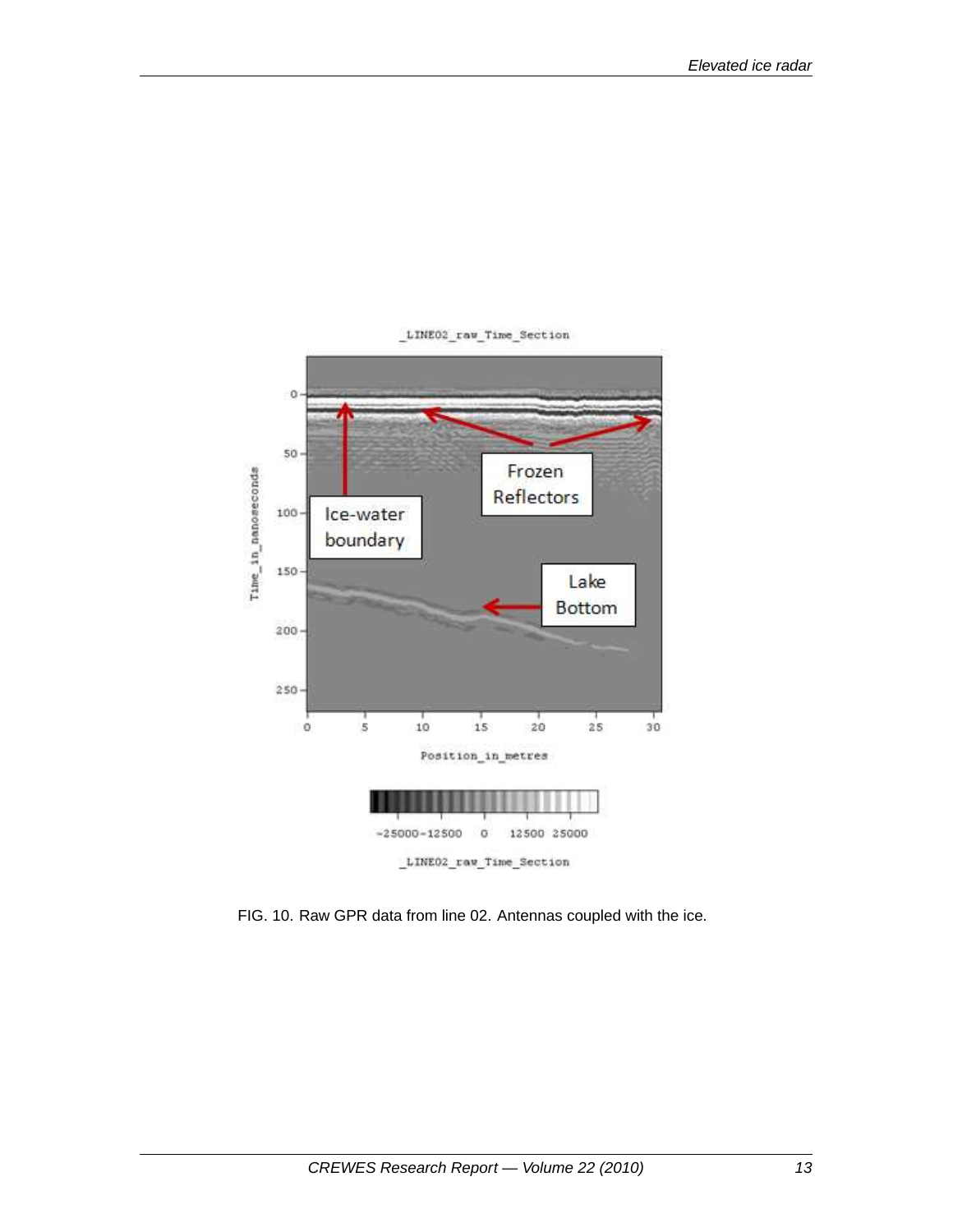

FIG. 11. Processing workflow.

# **DATA PROCESSING**

The workflow for processing GPR data is shown in Figure 11 and was determined based on the papers Fisher et al. (1992) and Sensors and Software (2001).

## **Signal Saturation Correction**

Inductive coupling between the transmitting and receiving antennas becomes problematic when the antenna spacing is small (Allred et al., 2008). Large amounts of energy are received from direct arrivals, and near surface reflections which induces a low frequency component to each trace (Fisher et al., 1992). The higher frequency reflections are superimposed on this exponential decay which makes the important events less distinguished (Fisher et al., 1992). "This low frequency component is removed by running an average filter on each trace. Within a window width, the average value of all data points is determined and removed from the centre point. As this window moves throughout the trace this artifact is removed (Sensors and Software, 2001)." Figure 12 shows an original raw trace, and Figure 13 displays the same trace after the signal saturation correction has been applied.

## **Bandpass filtering**

Bandpass filtering is a common practice in GPR data processing because it lets through data in a specified frequency range while removing out of band noise (Fisher et al., 1992). Cut off frequencies were determined by analyzing amplitude spectra (Figure 14, Figure 15) and the underlying assumption that "GPR systems are designed to achieve bandwidths that are about equal to the centre frequency" (Davis and Annan, 1989). Note that the amplitude spectrum of line 2 has a distinctive feature at 120 MHz. This notch in the amplitude spectrum is unique to data acquired with elevated antennas and will be discussed later. The frequency band that produced the best result was 20/30-220/230.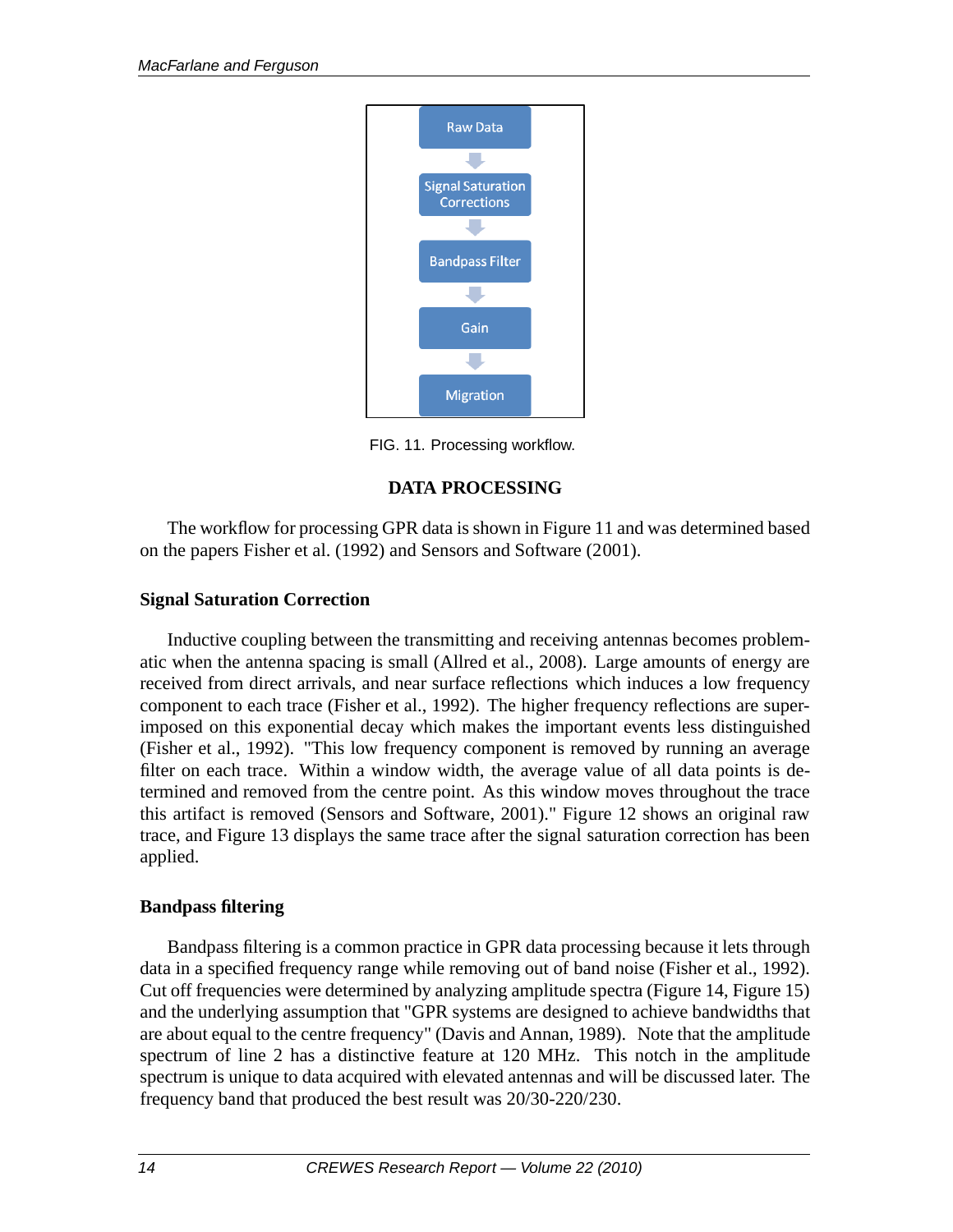

FIG. 12. Line01, Trace 30-Raw.



FIG. 13. Line01, Trace 30-After signal saturation correction.



FIG. 14. Amplitude spectrum of line 1.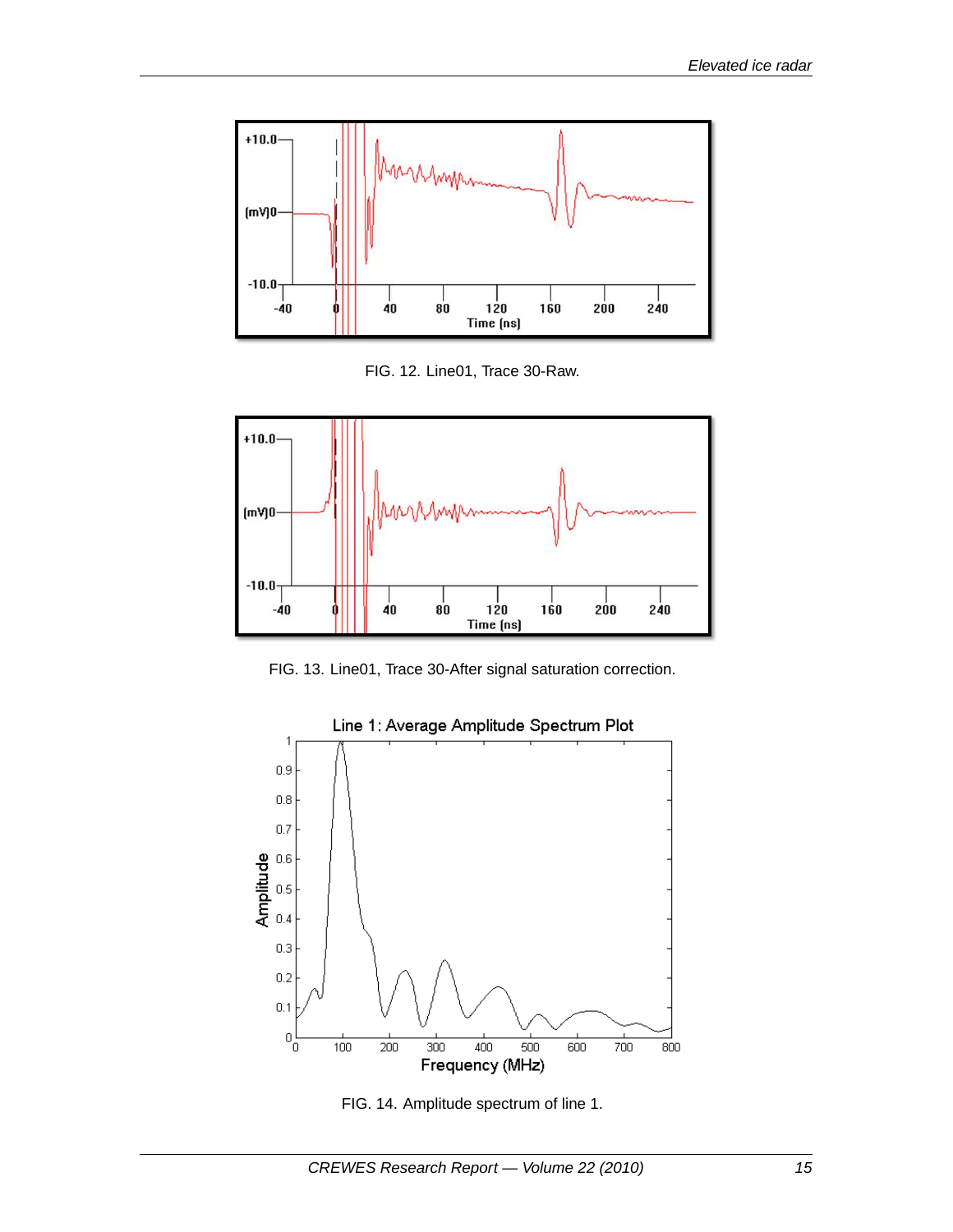

FIG. 15. Amplitude spectrum of line 2. Note the notch in the data at 120 MHz

Figure 16 and Figure 17 shows the result of bandpass filtering which produced a notable improvement in the image. This is most clearly seen in line 2 within the 40-80ns time range where a banding effect was removed (Figure 18).

### **Gain**

Gain functions were used to improve the display of GPR sections by accounting for attenuation and geometric spreading (Allred et al., 2008). An automatic gain control (AGC) function with a maximum gain of 50 dB was found to produce the best result. Signals from known reflectors were enhanced while noise was kept to a minimum.

## **Migration**

"The migration process applies a synthetic aperture reconstruction process to the data set (Sensors and Software, 2001)". This processing technique is supposed to collapse scattered signals such as hyperbolic diffractions to isolated points which can improve the spatial accuracy of the data set (Lee, 2003). Poor to marginal results were obtained from migration which stemmed from banding in the data and software limitations. Win Ekko Pro software only allowed the user to input single velocity for the model, and a spatial offset value (which is strongly recommended by the manufacturer to be left at default) into the migration algorithm. The assumption of a constant velocity model to migrate the data for this dataset is highly inaccurate due to the extreme velocity contrast between ice and water.

Using trial and error, numerous values were used in the migration algorithm. The best image was produced using the velocity of water (0.03m/ns) (Figure 19 and Figure 20). These images are a marginal improvement over unmigrated data and were evaluated based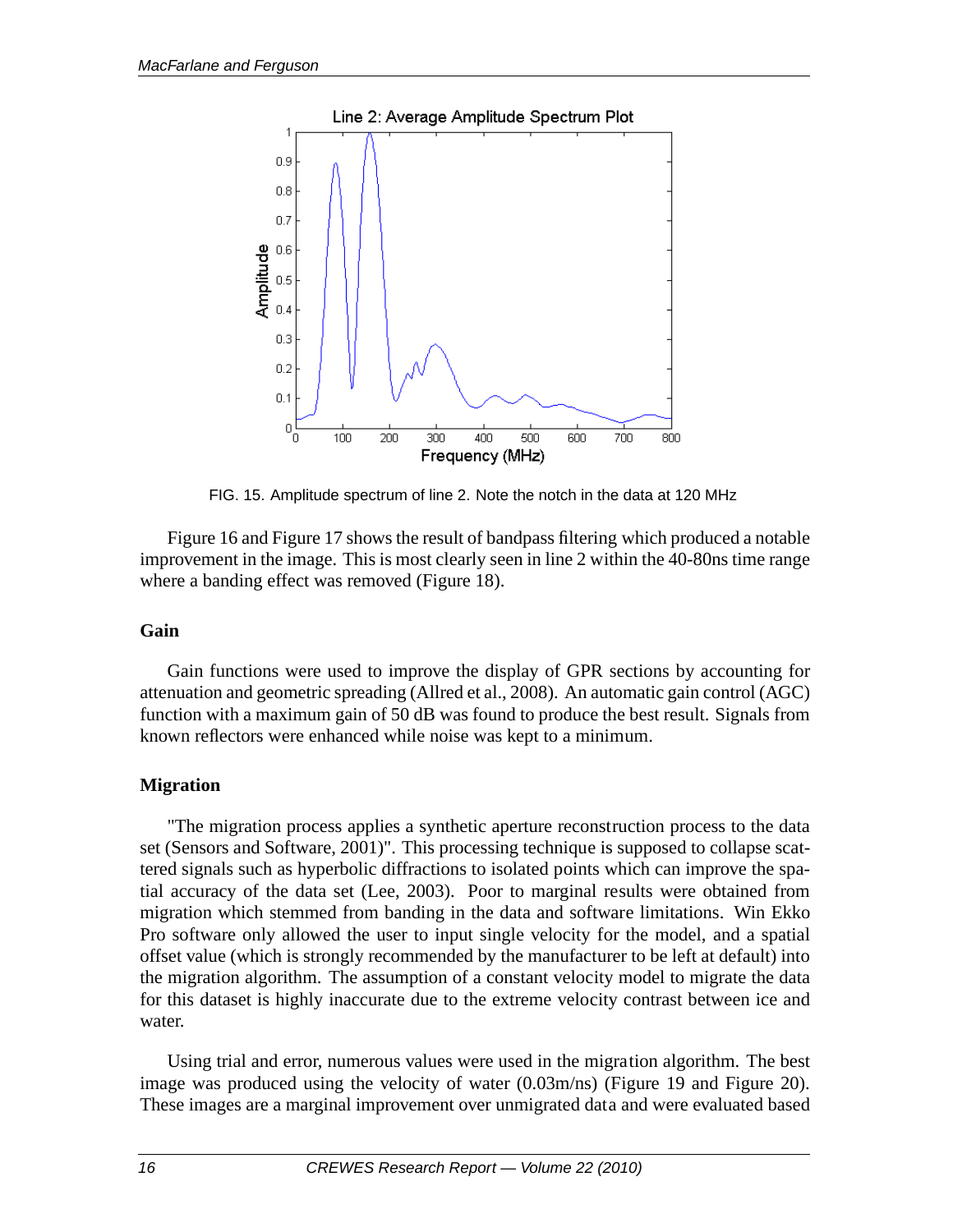

\_LINE02T1\_Time\_Section

FIG. 16. Line01 with saturation correction, bandpass filter, and an AGC applied to the raw data.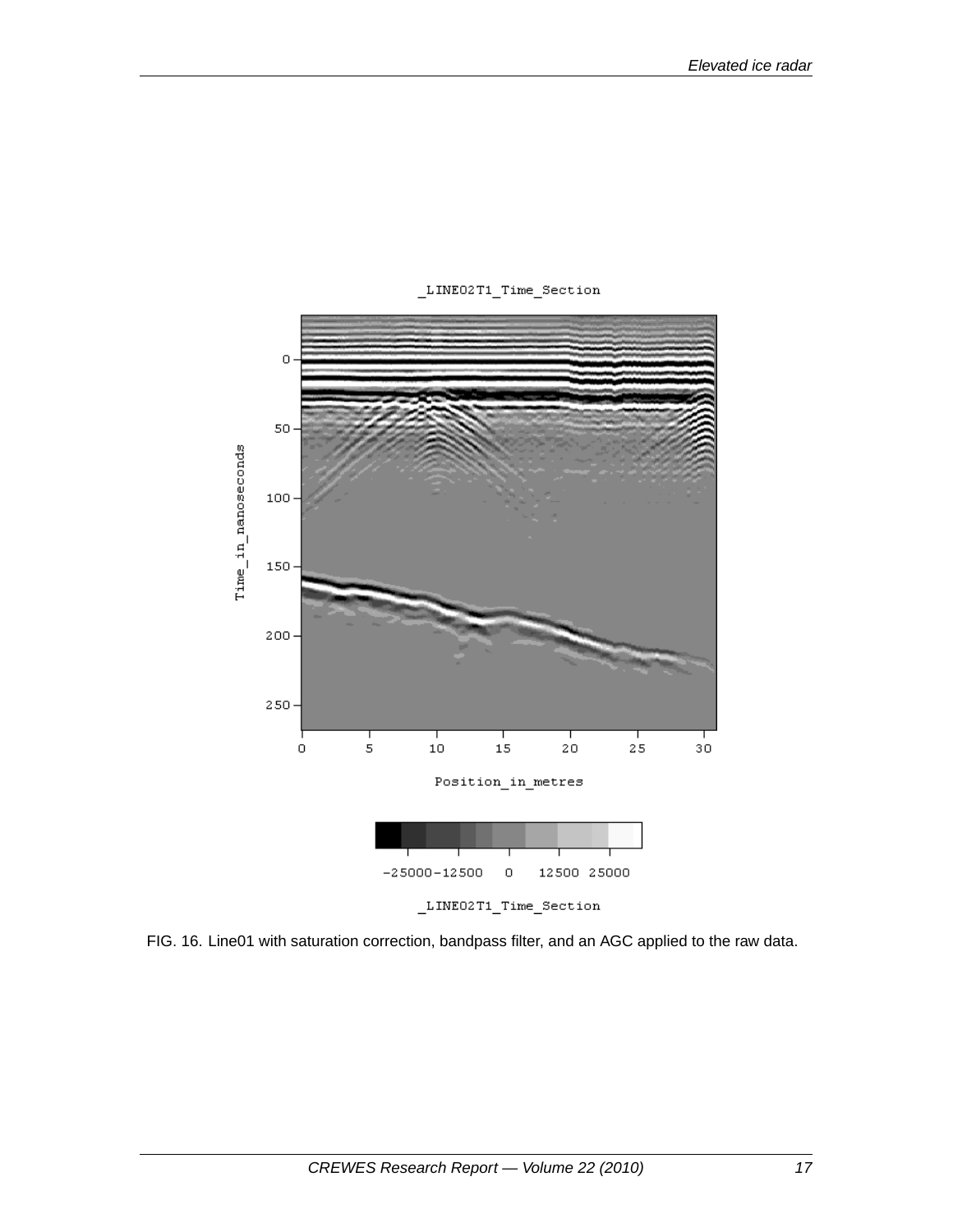

LINE01T1\_Time\_Section

FIG. 17. Line02 with saturation correction, bandpass filter, and AGC applied to raw data.



FIG. 18. Line 02 a) Without a bandpass filter. b) With a bandpass filter.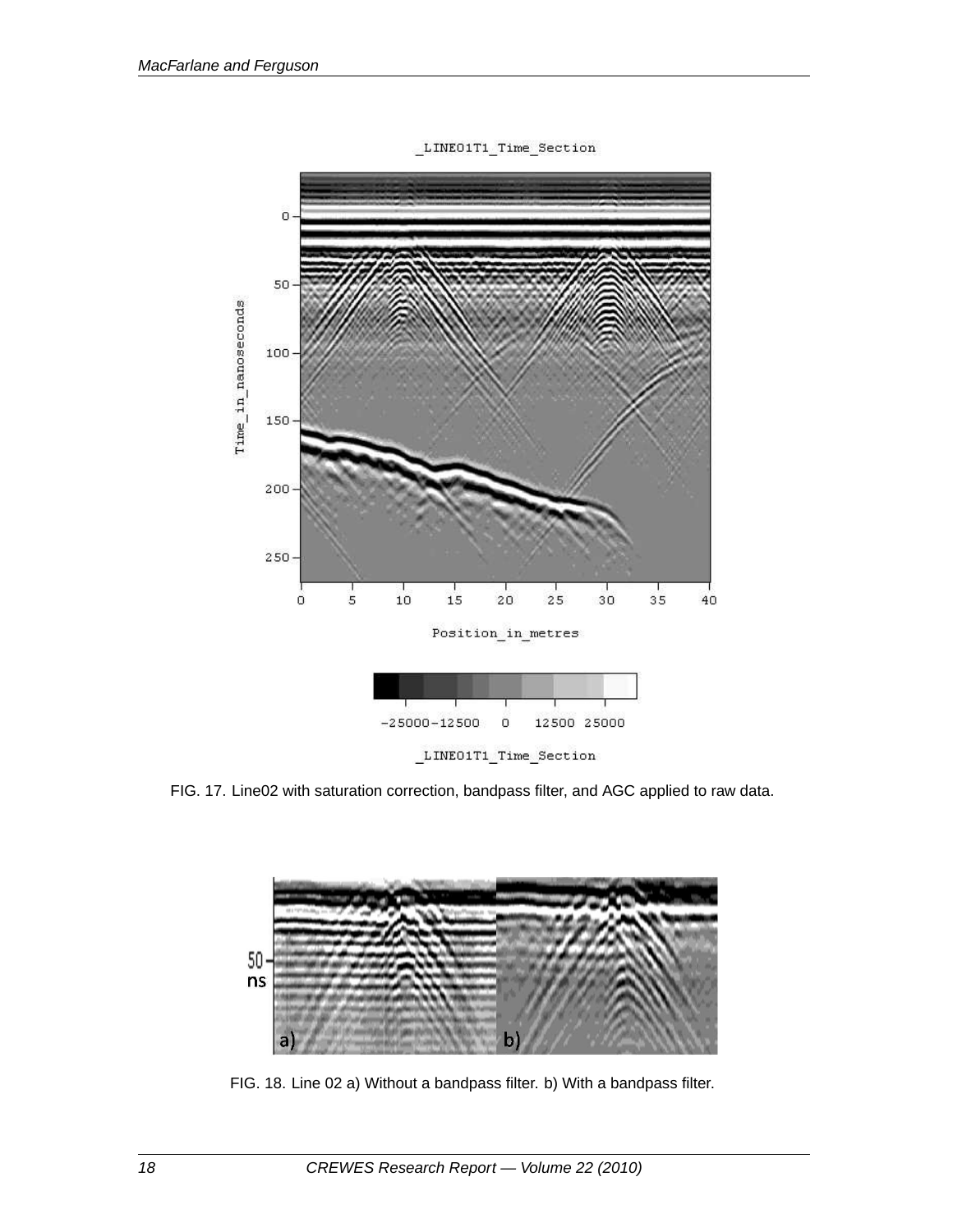



FIG. 19. Line 01 migrated.

on its inability to collapse the diffractions cause by the submerged rocks. Diffractions caused by the lake bottom were the only event that was noticeably collapsed. It was expected that the best velocity to be used for migration would be  $v_{ice}$  since the rock is positioned at the bottom of the ice layer. However the resultant migration was extremely noisy and the hyperbolas from the rocks were still not collapsed.

### **ICE COUPLED VS. SUSPENDED COMPARISON**

### **Analysis of Submerged Rock Diffractions**

An initial objective of this project was to use migration to collapse the hyperbolic diffractions caused by the submerged rocks to points (Figure 21). With the travel times obtained from these points in migrated data, one could use known ice thickness to determine the velocity of ice or vice versa, literature values for velocity could be used to determine ice thickness. Such values could be compared to literature and measured values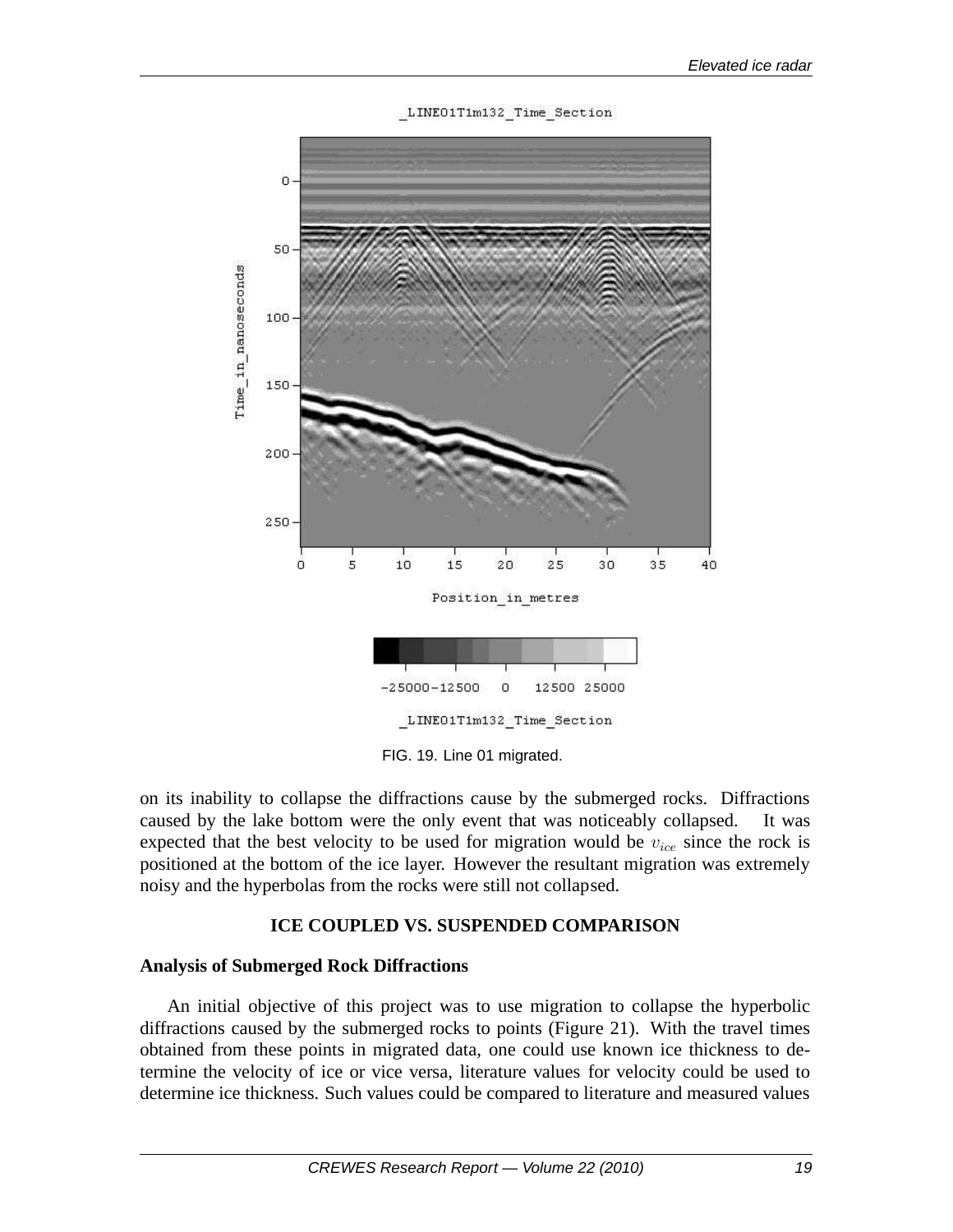

\_LINE02T1m13\_Time\_Section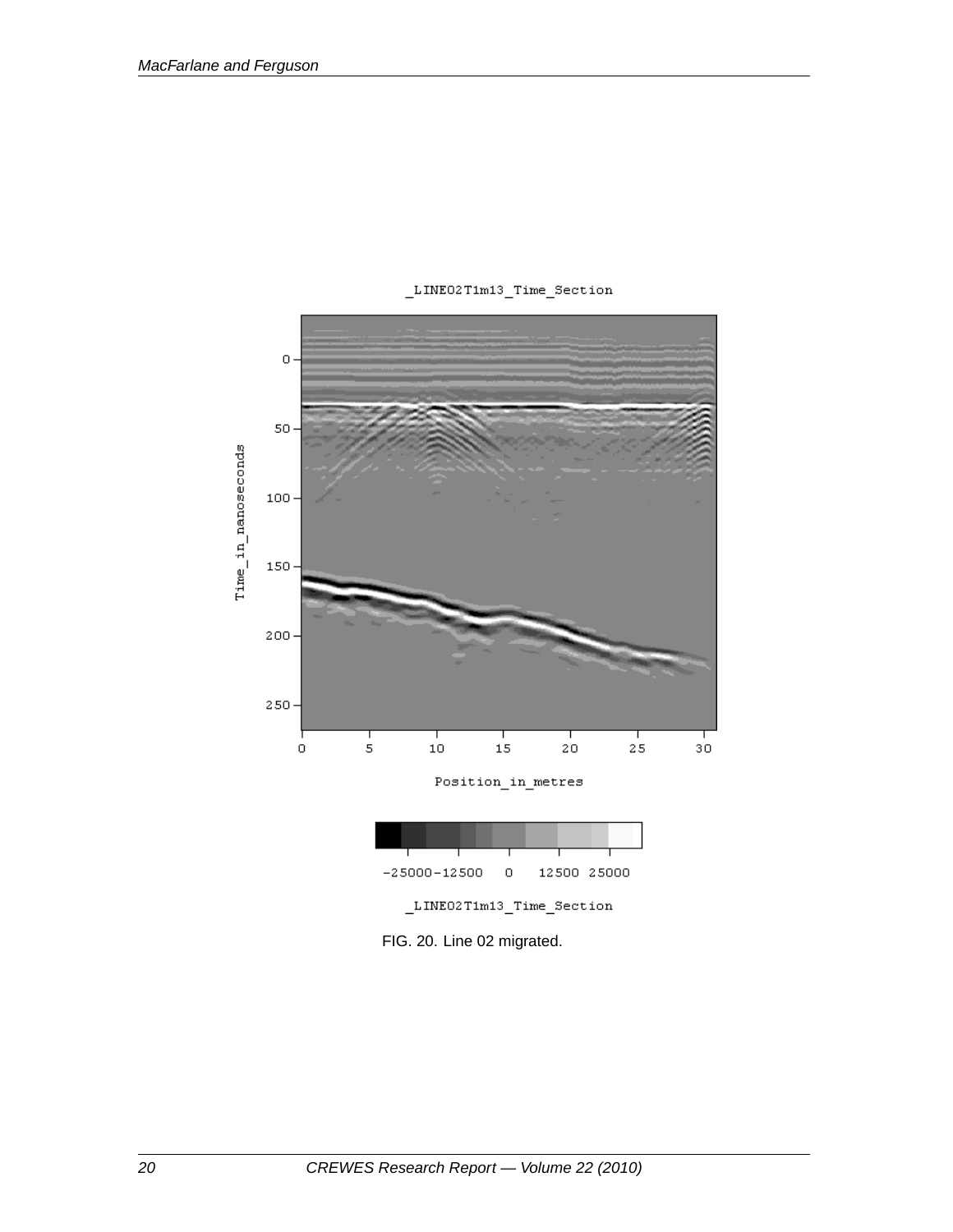

FIG. 21. Close up of hyperbolic diffraction cut off by ringing of direct arrivals.



FIG. 22. Line 01 trace at 2.7m. The reflection caused by the lake bottom is boxed

respectively, and provide a qualitative assessment of the two acquisition methods. However, high amplitude ringing caused by the direct arrivals has wiped out the apex of the hyperbolic signal associated with reflections from the rocks (Kim et al., 2007). Without knowing the precise location of this apex, it is not possible to attain an accurate travel time and interpret these diffractions.

## **Relative Trace amplitudes**

A qualitative test of the modelled results in Figure 3 is a comparison of traces shot at the same location using the two antenna coupling systems. Figures 22 and 23 represent traces shot at 2.7m along the lines using ice-coupled and suspended antennas respectively. Due to the inability of the Pulse EkkoPRO to resolve the ice-water contact caused by massive ringing of the direct arrivals, only the reflection off the lake bottom will be analyzed. The impulse response model (Figure 3) speculated a slight decrease in reflected amplitude for the suspended case at the lake bottom. Comparisons of traces in both GPR lines consistently show this result (Figures 22 and 23).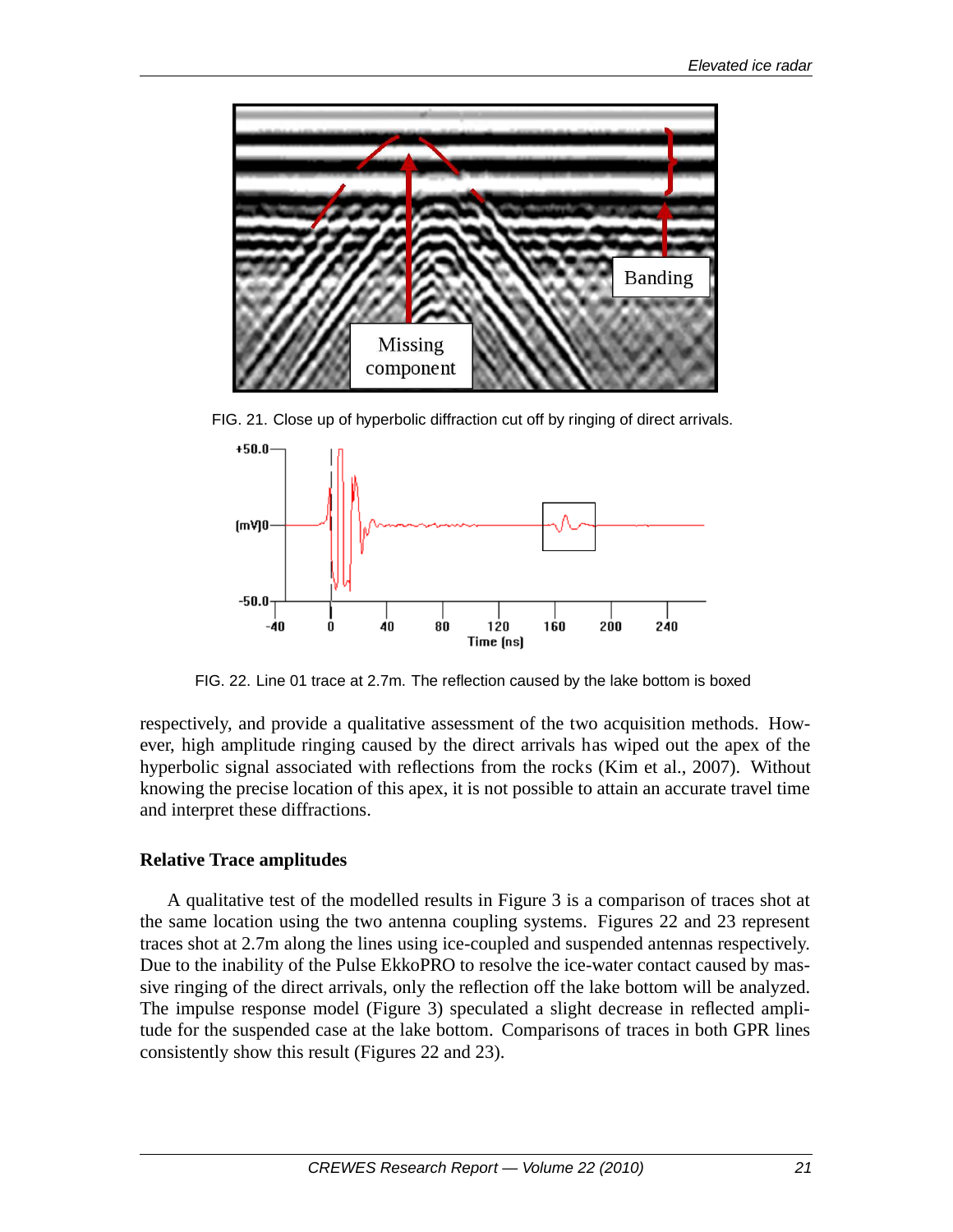

FIG. 23. Line 02 trace at 2.7m. The reflection caused by the lake bottom is boxed.

## **Amplitude spectra**

The most notable difference between the two datasets acquired for this experiment is the resultant amplitude spectrum. Spectra for GPR surveys are expected to have a signal band similar to that shown in Figure 14. The notched spectrum of the elevated data (Figure 15) suggests that there is a type of destructive interference occurring for signals with a 120 MHz frequency when the antennas are elevated. This notch has a negative effect on the data because this frequency should have a high amplitude value. It is approximately half of the 200 MHz frequency transmitted by the antennas, and is thus within the expected frequency band (Davis and Annan, 1989).

## **Sensitivity to Noise**

Elevating the GPR antennas also appears to increase susceptibility to detecting noise. This is hypothesized from information obtained when the band pass filter was applied to both datasets, and only a significant improvement in the elevated antenna data (line 2) was observed. Band pass filters are designed to remove out of band noise that is lower and higher than the expected signal band (Margrave, 2010).

It is believed that the 16bit dynamic range of the system will be more prone to detecting noise when the antennas are elevated. Dynamic range is the ratio between the smallest and largest amplitude that the device can detect, and needs to be considered in all GPR datasets (Daniels, 2004). Elevating the antennas has been modelled to reduce the amplitude of the ice-water reflection significantly more than the reflections caused by other boundaries. Since this boundary causes the largest amplitude reflection, the systems dynamic range should be more capable of detecting lower amplitude noise.

A potential problem with this hypothesis is that the amplitudes of direct arrivals will not differ between the two acquisition methods due to constant antenna separation. These arrivals are the absolute maximum amplitude events that the receiver detects. The pulsEKKO pro systematically clips these direct arrivals which increase the system's ability to sense lower amplitudes. This happens since the largest amplitudes recorded has been reduced, and thus the systems fixed dynamic range will be able to detect more subtle events (Jol, 2009). Due to the unknown process of the clipping operation performed by the PulseEKKO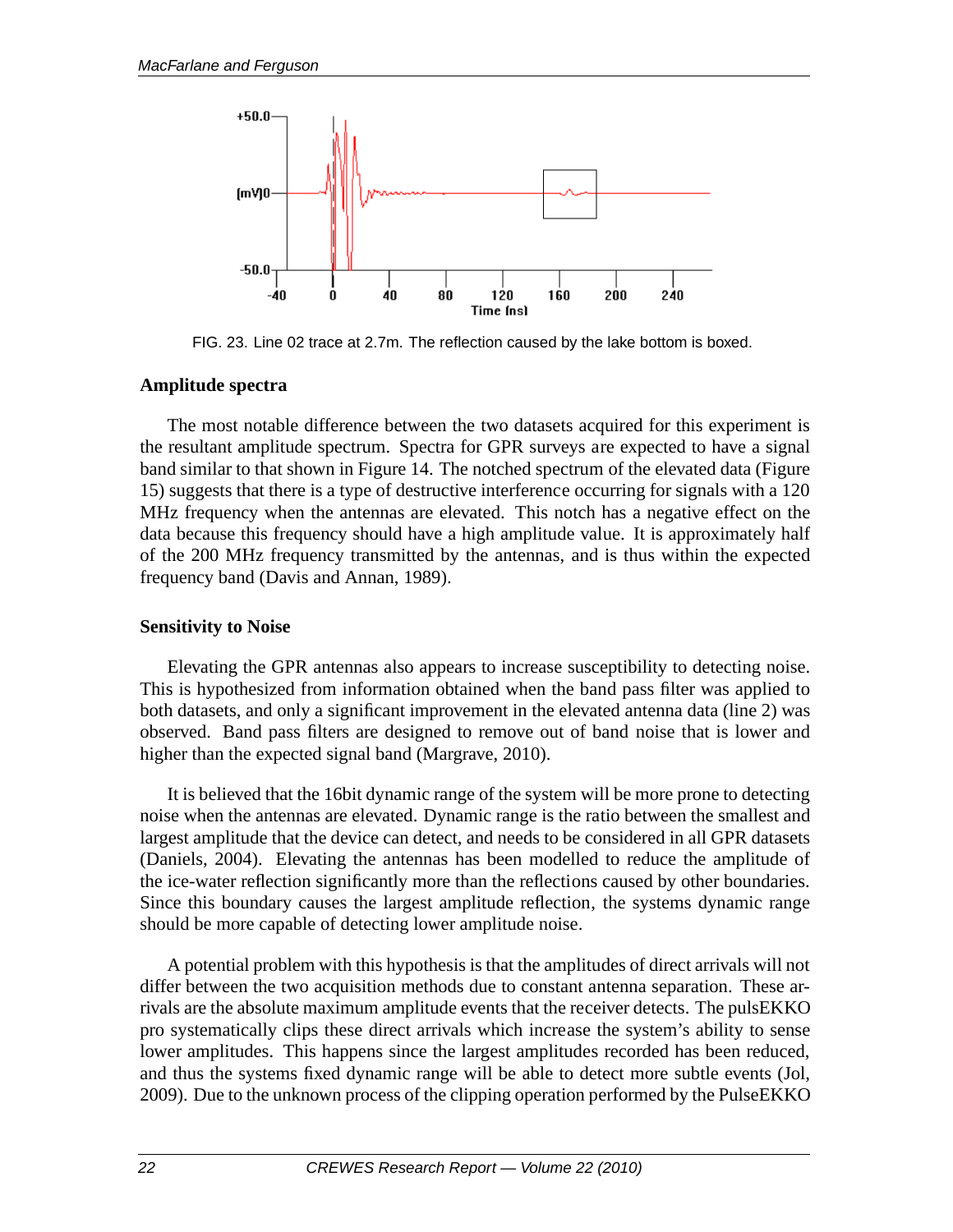Pro, this hypothesis cannot be tested. Depending on the algorithm used, the direct arrivals may be differentially clipped depending later signals. This would not allow an accurate comparison between datasets. Shielding the antennas would be a great way to test this and improve data quality. Shielded antennas reduced the impact of direct arrivals and limit noise from external sources (Daniels, 2004).

## **Ringing**

Ringing is the periodic arrival of a strong signal which is caused by resonance of the antennas (Allred et al., 2008). Such an artifact in the data can cause deeper signals to become irresolvable. The submerged point reflectors along the survey line experienced sever ringing which resulted from light waves inability to penetrate a metal foil which was covering the rocks (Sato, 2001). In the future, metal objects should be avoided as reference points along a GPR survey to ensure that deeper structures are not lost due to ringing.

### **CONCLUSIONS**

Several differences and similarities in data quality were observed when two near surface GPR acquisition methods were used. Methods involved directly coupling the antennas with the ice, and elevating the antennas 0.5 m above the ground. The overall result of elevating the antennas from the ground was a degradation of the raw data. Processing was shown to be more effective on elevated datasets and the resultant image became more comparable to the ice-coupled dataset.

A significant difference between the two datasets was observed in the amplitude spectra. A notch in the spectra occurred in the elevated antenna dataset (line 2) at 120 MHz. This indicates that the signal encountered destructive interference at this frequency, which reduced its signal strength. 120 MHz lies within the expected signal band and should contain high amplitude information (Davis and Annan, 1989). In the ice-coupled dataset, this low amplitude feature is not present in the spectra.

Both acquisition methods produced similar images after processing from an interpretation standpoint. Elevated and ice-coupled datasets experienced significant banding which eliminated the ability to interpret the important ice-water interface and the submerged point reflectors. This was the largest problem in the experiment and the antenna position of the GPR system did not affect the result. Future works in frozen environments need to eliminate direct arrival ringing to resolve shallow events.

### **MATLAB MODELLING CODE**

```
% Impulse Response modeller for a 4 layered case
%n=sqrt(dielectric constant)=index of refraction
```

```
\frac{1}{2}z1=0.5; %Elevation of the antennas
n e an an India an India an India an India an India an India an India an India an India an India an India an I
z2=0.55; %I
e Thi
kness
```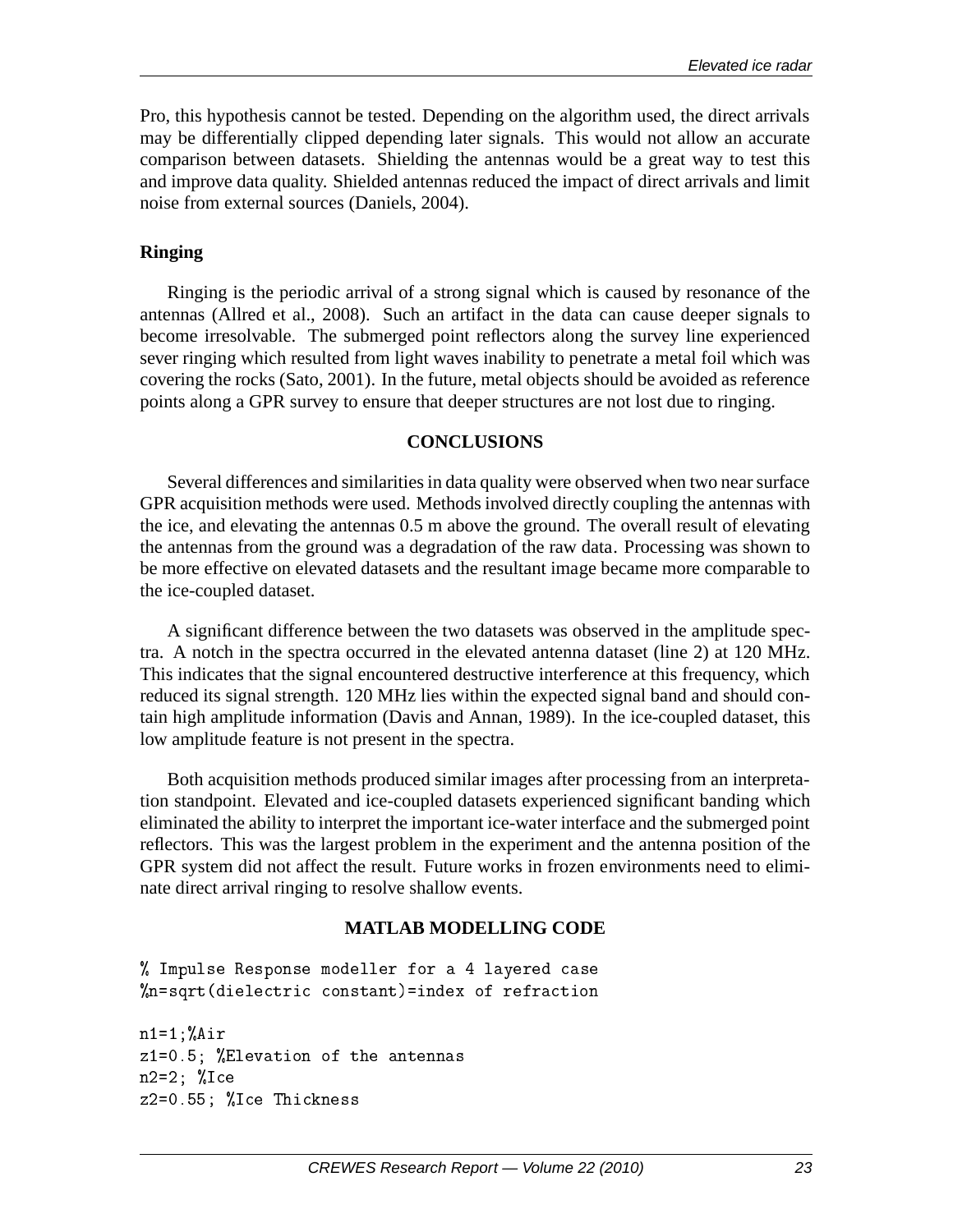```
n3=9; www.com
z3=7;% Water layer thi
kness
n4=5; %Lake floor
p=0:0.02:0.9 %Representative ray parameters
theta1=asind(p./n1) %take off angle 0-45 degrees/incidence angle at air-ice interface
theta2=asind(p./n2) %incidence angle at ice-water interface
theta3=asind(p./n3)%incidence angle at water-lake bottom interface
theta4=asind(p./n4); %transmission angle at lake bottom
Z1=n1*
osd(theta1); %radar impedan
e for layer 1
Z2=n2*
osd(theta2); %radar impedan
e for layer 2
Z3=n3*
osd(theta3); %radar impedan
e for layer 3
Z4=n4*
osd(theta4); %radar impedan
e for layer 4
%SITUATION #1 (ELEVATED ANETENNAS)
%Air-I
e-Water-Ground Case
x1=2*(tand(theta1)*z1+tand(theta2)*z2+tand(theta3)*z3);%antenna spacing for various ray paths
R1 = (Z1 - Z2)./(Z1+Z2); %reflection coefficient calculation
T1=2*Z1./(Z1+Z2); % transmission coefficient calculation
R2=(Z2-Z3)./(Z2+Z3); %reflection coefficient calculation
T2=2*Z2./(Z2+Z3); % transmission coefficient calculation
R3=(Z3-Z4)./(Z3+Z4); %reflection coefficient calculation
R_{net\_soil} = (1 - R1).*(1-R2).*-R3.*(1+R2).*(1+R1); %Impulse response
plot(x1,R_net_soil,':k')
title('Modelled Impulse Response at Interfa
es (Without Attenuation)')
xlabel('Antenna Offset (m)')
ylabel('Impulse Response')
axis([0 1.5 -0.4 1])%Air-I
e-Water Case
x2=2*(tand(theta1)*z1+tand(theta2)*z2); %antenna spa
ing
R1 = (Z1 - Z2)./(Z1+Z2); %reflection coefficient calculation
T1=2*Z1./(Z1+Z2); % transmission coefficient calculation
R2=(Z2-Z3)./(Z2+Z3); %reflection coefficient calculation
R_{net\_water} = (1 - R1).*-R2.*(1+R1); %impulse response
plot(x2,R_net_water,':g')
w \sim 1e case w \sim 1x3=2*(\text{tand}(\text{theta1})*z1); %antenna spacing
R1=(Z1-Z2)./(Z1+Z2); %reflection coefficient calculation
R_net_i
e=-R1; %Impulse Response
```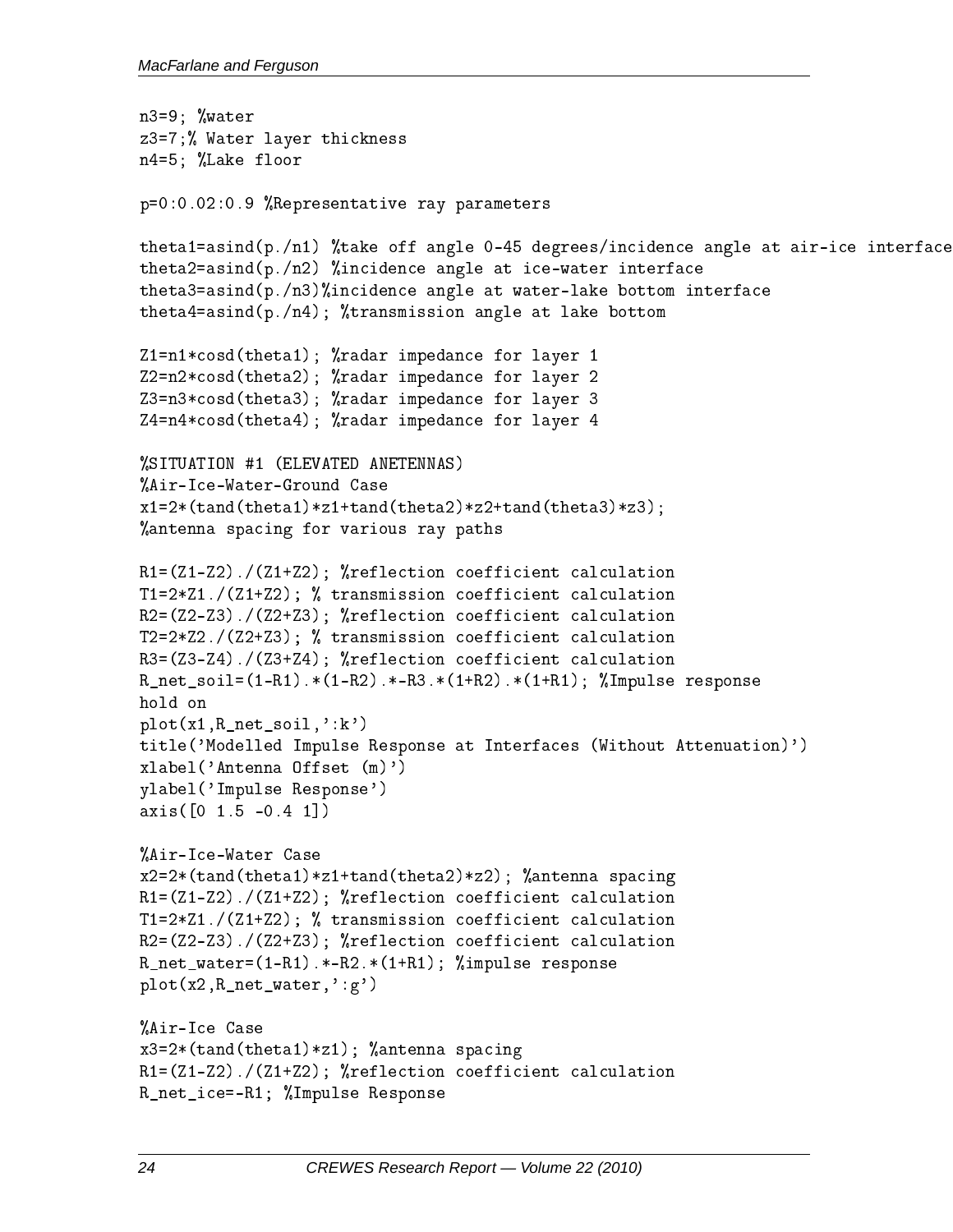```
plot(x3,R_net_i
e,':b')
legend('Soil','Water','Ice')
\blacksquarep2=0:0.05:1.9; %New Ray parameters
theta2=asind(p2./n2) %take off angle 0-44degrees
theta3=asind(p2./n3);
theta4=asind(p2./n4);
Z2=n2*cosd(theta2); %radar impedance for ice
Z3=n3*
osd(theta3); %radar impedan
e for water
Z4=n4*
osd(theta4); %radar impedan
e for lake bottom
%I
e-Water-Ground Case
x2=2*(tand(theta2)*z2+tand(theta3)*z3); %antenna spa
ing
R2=(Z2-Z3)./(Z2+Z3); %reflection coefficient calculation
R3=(Z3-Z4)./(Z3+Z4); %reflection coefficient calculation
R_{net\_soil} = (1 - R2). * -R3. * (1 + R2);
plot(x2,R_net_soil,'k')
%I
e-Water Case
x3=2*(\text{tand}(\text{theta2})*z2); %antenna spacing
R2 = (Z2 - Z3)./(Z2+Z3); %reflection coefficient calculation
R_net_water=-R2;
plot(x3,R_net_water,'g')
```

```
legend('Soil (Elevated)','Water (Elevated)','Ice (Elevated)', 'Soil (Coupled)','Water
```
### **REFERENCES**

- Allred, B. J., J. J. Daniels, and M. R. Ehsani, 2008, Handbook of agricultural geophysics: CRC Press.
- Annan, A. P., 1996, Transmission dispersion and gpr: JEEG, **0**, 125–136.
- Barger, V. and M. Olsen, 1987, Classical electricity and magnetism: Allyn and Bacon Inc.
- Carter, S. P., D. D. Blankenshipb, D. A. Young, M. E. Peters, J. W. Holt, and M. J. Siegert, 2009, Dynamic distributed drainage implied by the flow evolution of the 1996-1998 adventure trench subglacial lake discharge: Earth and Planetary Science Letters, **283**, 24–37.
- Daniels, D. J., 2004, Ground penetrating radar 2nd edition: Institute of Electrical Engineers.
- Davis, J. L. and A. P. Annan, 1989, Ground penetrating radar for high resolution mapping of soil and rock stratigraphy: Geophysical Prospecting, **37**, 531–551.
- Finlay, P. I., N. S. Parry, S. A. Proskin, and R. J. Mickle, 2008, An overview of ice profiling using ground penetrating radar (gpr): SAGEEP Proceedings, 461–470.